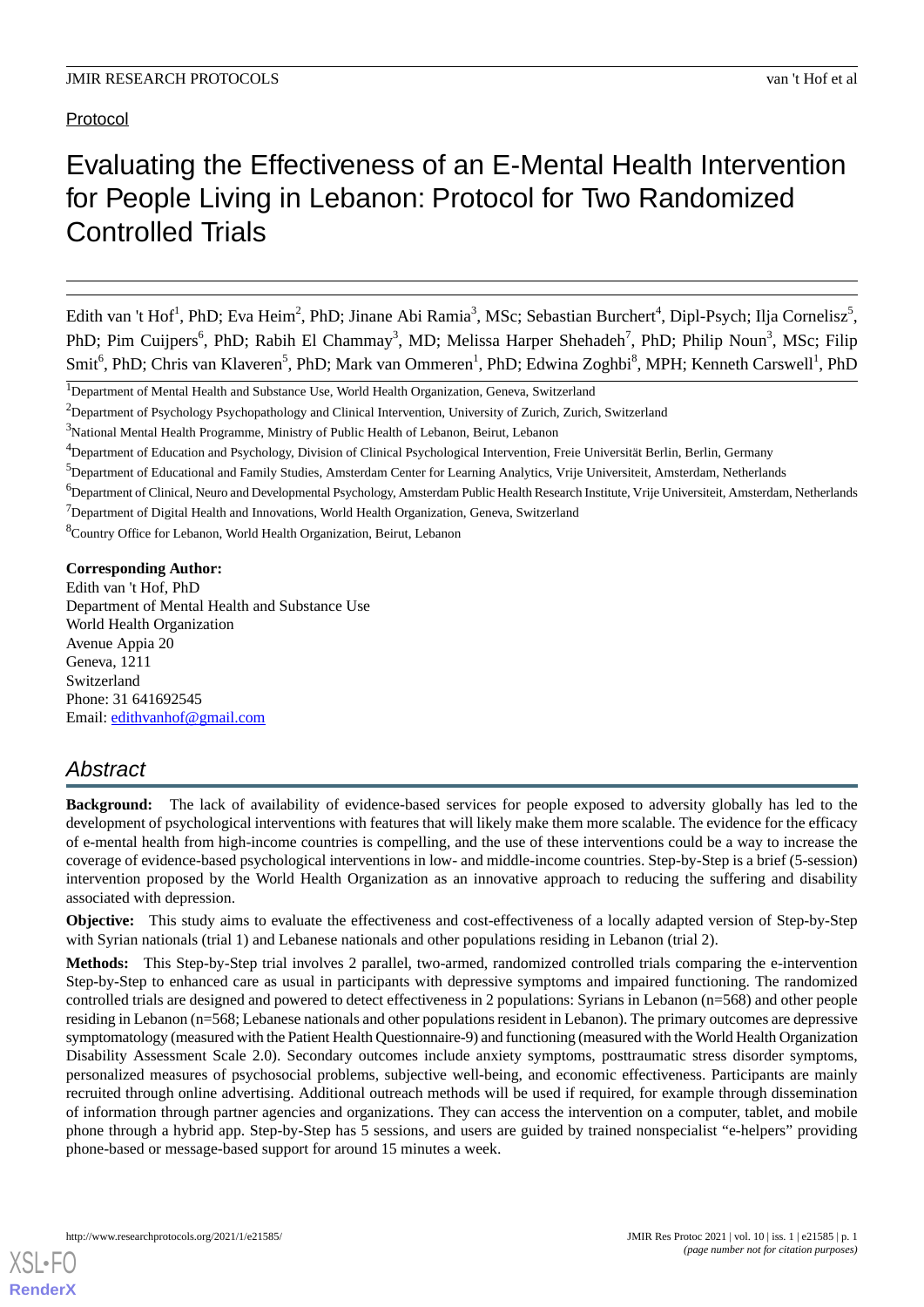**Results:** The trials were funded in 2018. The study protocol was last verified June 20, 2019 (WHO ERC.0002797) and registered with ClinicalTrials.gov (NCT03720769). The trials started recruitment as of December 9, 2019, and all data collection was completed in December 2020.

**Conclusions:** The Step-by-Step trials will provide evidence about the effectiveness of an e-mental health intervention in Lebanon. If the intervention proves to be effective, this will inform future scale-up of this and similar interventions in Lebanon and in other settings across the world.

**Trial Registration:** ClinicalTrials.gov NCT03720769; https://clinicaltrials.gov/ct2/show/NCT03720769

**International Registered Report Identifier (IRRID):** DERR1-10.2196/21585

(JMIR Res Protoc 2021;10(1):e21585) doi: [10.2196/21585](http://dx.doi.org/10.2196/21585)

#### **KEYWORDS**

e-mental health; psychological interventions; guided-self-help; global mental health; adversity; Lebanon; Syrians

## *Introduction*

Most people suffering from mental health problems do not access mental health care. It is estimated that in low- and middle-income countries, the majority (76%-85%) of people suffering from mental disorders receive no treatment at all [[1\]](#page-9-0). This disparity is even bigger in communities exposed to adversities where the prevalence of mental health problems is higher and resources are often scarce [\[2\]](#page-9-1). The lack of availability of evidence-based services for people exposed to adversity globally has led to an interest in developing psychological interventions that are more likely to be scalable in low-resource settings [[3\]](#page-9-2).

Lebanon has a history of political instability that has negatively impacted the development of the country. There are approximately 1.5 million Syrian refugees in Lebanon, of which 74% are lacking legal status [[4\]](#page-9-3). The country's resources are extremely stretched, and the growing number of refugees puts extra pressure on the labor market and infrastructure. The treatment gap for mental health problems is estimated at over 90% by the National Mental Health Programme at the Ministry of Public Health (MoPH) [[5](#page-9-4)]. A national epidemiological survey (involving 2857 people in Lebanon) published before the Syrian civil war showed that 1 in 6 people met the criteria for a mental disorder, with 27.0% of these "serious" [[6\]](#page-9-5). Only 1 in 9 respondents with a mental disorder had ever obtained any treatment. More recent data show that the situation has improved, but treatment seeking still remains low, with a treatment gap of approximately 80% [\[7](#page-9-6)]. Affordable and accessible mental health care is very limited in Lebanon. MoPH data from 2015 show that there are 1.26 psychiatrists and 3.42 psychologists per 100,000 population and 97% of the mental health care staff works in private practice in Lebanon, which limits access to affordable care [\[5](#page-9-4)]. Since 2015, the MoPH in Lebanon has trained staff in more than 70 primary health care centers nationwide on the assessment and management of people with mental health conditions following World Health Organization (WHO) Mental Health Gap Action Programme (mhGAP) guidelines [[8\]](#page-9-7). With a high prevalence of mental health problems in both refugees and the Lebanese host community and limited resources, there is a considerable need to scale up mental health and psychosocial support services in Lebanon.

E-mental health, which is the use of electronic devices to provide mental health interventions, could be a way to increase the coverage of evidence-based psychological interventions in a sustainable manner. In high-income countries, guided, online, self-help programs have been found to be as effective as the same interventions provided face-to-face [[9](#page-9-8)-[11\]](#page-9-9). In addition, such programs have been shown to reduce symptoms of mental disorders in routine care [[12\]](#page-9-10). With ample evidence supporting the use of e-mental health, a number of countries now include e-mental health in their national mental health strategies and treatment guidelines (eg, the Netherlands, the United Kingdom, Australia, New Zealand, Scandinavian countries [\[13](#page-9-11)], and Lebanon [[5](#page-9-4),[14\]](#page-9-12)). In Lebanon, a substantial proportion of the population has access to mobile phones (92%) and the internet (78%) [\[15](#page-9-13)]. This suggests that many Lebanese have the means to access an e-health intervention, with this percentage likely to rise in the coming years [[16\]](#page-9-14). The adult literacy rate is 88%, with youth literacy at 96% [\[17](#page-9-15)]. Syrians in Lebanon also have access to smartphones and the internet, with 80% reporting access at the household level (eg, 1 phone per household) [[18\]](#page-10-0). The potential of digital interventions is that they can reach more people than more in-person interventions, which commonly have high dropout rates.

Step-by-Step is a brief (5-session) e-mental health intervention for depression proposed by the WHO as an innovative approach to reducing the suffering and disability associated with mental health issues [[19\]](#page-10-1). It has been carefully designed and comprehensively adapted for use in Lebanon (including for refugees residing in Lebanon [[20\]](#page-10-2)). Step-by-Step is guided by trained nonspecialist "e-helpers" providing phone-based or message-based support to Step-by-Step users for around 15 minutes a week. It can also be used with different guidance models including no contact or contact on demand.

This paper describes the protocol for 2 randomized controlled trials (RCTs) of Step-by-Step in Lebanon. The study protocol has been informed by previous formative work [[20](#page-10-2)[,21](#page-10-3)], and an uncontrolled pilot [[14\]](#page-9-12) and a feasibility RCT, which has been submitted for publication, showed the acceptability and feasibility of Step-by-Step. The feasibility RCT was not powered to evaluate treatment effects, although estimates for complete cases at postassessment showed a significant reduction of depressive symptoms, anxiety, and posttraumatic stress and an improvement of functioning and well-being. The

 $XS$  $\cdot$ FC **[RenderX](http://www.renderx.com/)**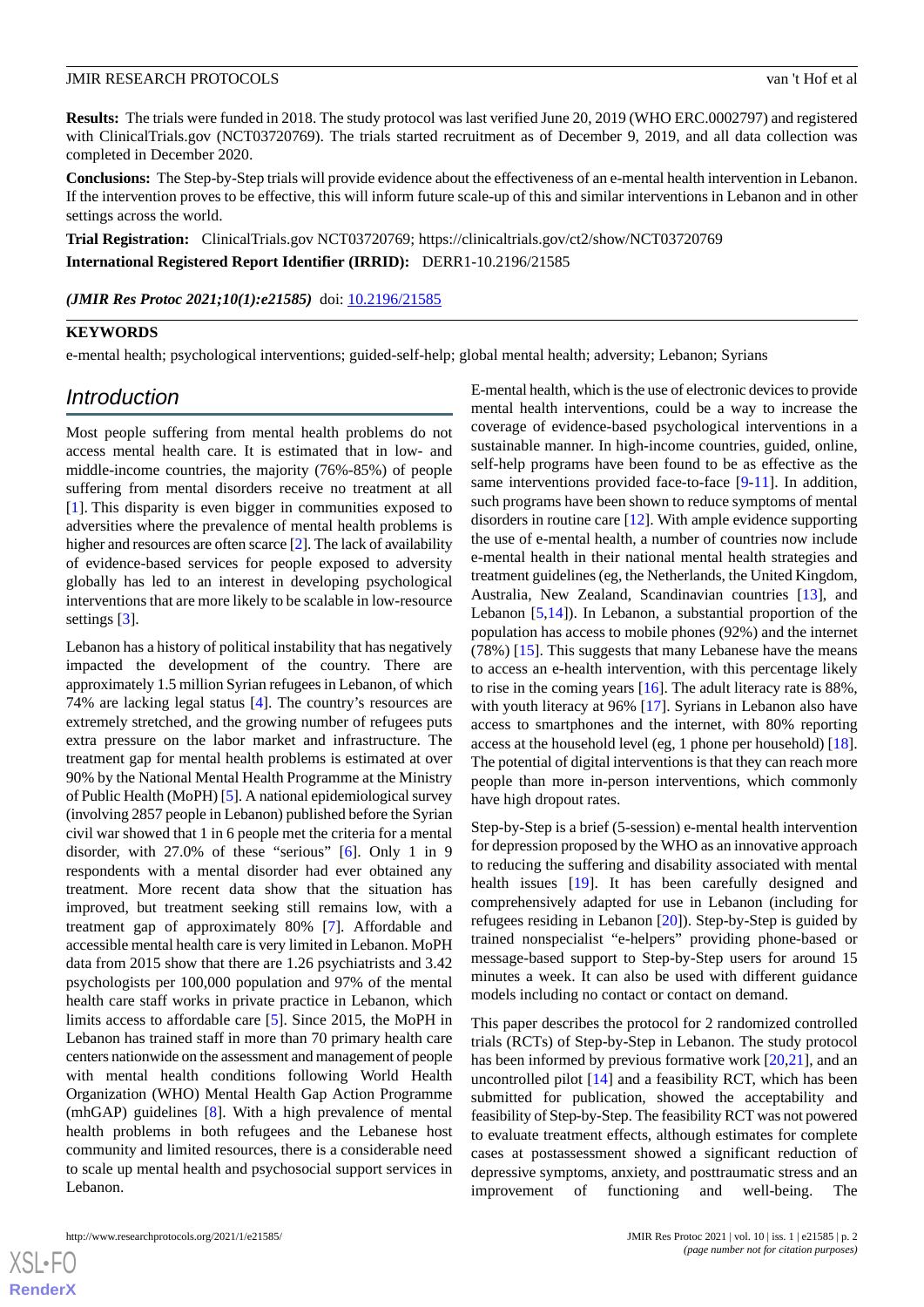intention-to-treat (ITT) analysis showed a marginally nonsignificant effect on functioning and a trend in the expected direction for the other measures. These results indicate the importance of evaluating the effectiveness of Step-by-Step in fully powered RCTs. Because of the specific needs of different populations, the research effort is evaluating Step-by-Step with Syrians in Lebanon and other populations residing in Lebanon (eg, Lebanese and other refugee groups). Given the potentially substantial differences in experiences of migration and recent trauma between these 2 groups and that separate funding was received for the evaluations of Step-by-Step in these 2 groups, 2 RCTs were planned. The RCTs are powered to evaluate effectiveness and cost-effectiveness of Step-by-Step in the 2 populations. As the 2 RCTs use the same infrastructure and protocol, this paper describes both of them at the same time.

## *Methods*

## **Objectives**

This study aims to evaluate the effectiveness and cost-effectiveness of a locally adapted version of Step-by-Step in people residing in Lebanon, including Lebanese nationals, displaced Syrian people, and other populations resident in Lebanon. The RCTs will compare the e-intervention Step-by-Step to enhanced care as usual (ECAU) in participants with depressive symptoms and impaired functioning. One RCT will involve Syrian populations in Lebanon, and the other will involve other people residing in Lebanon.

## **Design and Setting**

The study is designed as 2 pragmatic, parallel, 2-arm RCTs. Participant-level outcomes will be measured at 3 time points: baseline (t0), posttreatment (t1), and follow-up (t2). Posttreatment (t1) has been set at 8 weeks after baseline (t0), and follow-up (t2) has been set at 3 months after posttreatment (t1), so 5 months after baseline (t0). Posttreatment is the primary outcome for the study. In both RCTs, Step-by-Step will be compared to ECAU in 1 RCT with Syrians in Lebanon (hereafter called "Syrian" group) and in the other RCT with other populations residing in Lebanon (eg, Lebanese and other refugee groups, hereafter called "Lebanese and others" group). Both RCTs use the exact same infrastructure, and the study is powered to detect effectiveness for both groups.

The primary hypothesis is that at posttreatment (8 weeks after baseline), in both the "Syrian" and "Lebanese and other" groups, people receiving Step-by-Step will have less severe depressive symptoms (measured with the Patient Health Questionnaire [PHQ-9]) and higher levels of functioning (measured with the World Health Organization Disability Assessment Scale [WHODAS] 2.0) compared to people receiving ECAU. The secondary hypothesis is that people receiving Step-by-Step will report fewer anxiety symptoms, posttraumatic stress disorder (PTSD) symptoms, and personally identified psychosocial problems as well as higher levels of subjective well-being. In addition, we hypothesize that offering Step-by-Step is more cost effective than ECAU.

## **Study Arms**

## *Step-by-Step intervention*

Step-by-Step is brief (5 sessions) and has been designed to primarily address depressive symptoms [\[19](#page-10-1)]. Behavioral activation is the main active therapeutic agent in the intervention, as it is easy for users to engage with, has a very strong evidence base for depression [[22,](#page-10-4)[23](#page-10-5)], and can easily be adapted to a minimally guided, internet delivery model [[24\]](#page-10-6). The intervention follows a narrative story–based approach to convey information together with illustrations and weekly exercises. The narrative and exercises aim to increase behavioral activation, including pleasurable activities and social support. Additional strategies to support this include 2 stress management techniques, a gratitude and positive self-talk exercise, and mood tracking where a user is regularly prompted to enter their mood on a graphical 5-point Likert scale. The story and its illustrations have been adapted to the local context, considering linguistic and cultural nuances within the different populations residing in Lebanon (broadly speaking, Lebanese, Syrian, and Palestinian people). Separate papers have been published with more information about the concept behind Step-by-Step [\[19](#page-10-1)] and about the adaptation process for Lebanon [[20\]](#page-10-2).

In brief, the Step-by-Step narrative has male and female versions with 2 versions per gender: 1 broadly for married people with children and 1 for younger single people without children. The text content is slightly adapted across these versions, but the therapeutic content stays the same. There are also different versions of the illustrations allowing people the choice between a bearded or unbearded character or a character with or without a headscarf. This accounts for gender differences and provides broad tailoring for the main cultural groups of target users. The language used in the intervention is simple so it can easily be understood, and the intervention has audio recordings of all the written text that can be played by people with lower levels of literacy. More information on the intervention can be found in Carswell et al [\[19](#page-10-1)] and Abi Ramia et al [\[20](#page-10-2)].

The intervention was first developed as an internet intervention and then developed into an iOS and Android app [\[21](#page-10-3)] that can be used mostly offline on mobile devices and into a web app that can be accessed via a web browser. These RCTs are testing Step-by-Step as a guided self-help intervention in which Step-by-Step is supported by trained nonspecialist research assistants (called "e-helpers"), who have weekly phone-based or message-based contact lasting approximately 15 minutes with users to provide support and guidance. E-helpers have an undergraduate degree in psychology or social work and work under the regular supervision of trained mental health practitioners. They will receive a 4.5-day training in the research protocols and the intervention itself, including how to guide users in implementing the techniques learned in the intervention and how to use the online system. They are supported in this by a manual and clear session-by-session outlines for the support contacts. Knowledge and therapeutic skills covered in the e-helper training include working with people with depression and other mental health problems, identifying and dealing with crisis situations, and responding to adverse events (AEs). E-helpers need to pass a competency test to be involved in the

 $XS$  $\cdot$ FC **[RenderX](http://www.renderx.com/)**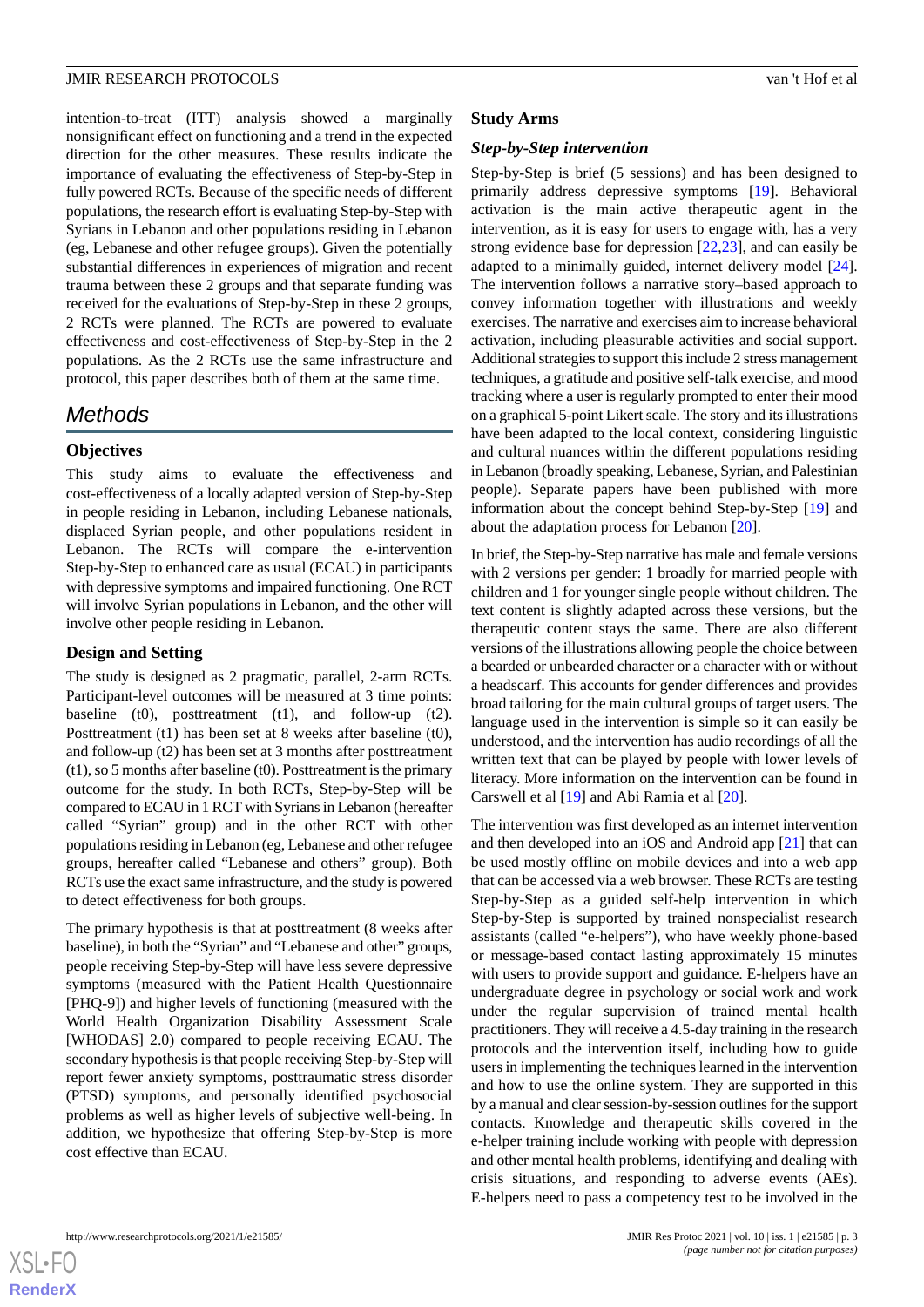RCTs. During the trials, fidelity checks will be conducted to ensure adherence to the guidance protocol using a treatment fidelity checklist. The supervisor and the study coordinator will supervise up to 5% of the responsive support contacts through listening in to calls and reviewing messages.

Weekly clinical supervision will be provided to e-helpers by a clinical supervisor from MoPH with a good understanding of the Step-by-Step intervention and research project. Clinical supervision will ensure fidelity of the guidance provided and involves discussion of difficulties encountered in supporting the users of the intervention, as well as self-care for e-helpers. In addition, weekly supervision on research processes will be provided by the local study coordinator.

## *Enhanced Care as Usual (ECAU)*

ECAU will consist of basic psychoeducation and referral to evidence-based care. If randomized into the ECAU condition, users will first receive basic psychoeducation on depression via the hybrid app. The text for the psychoeducational messages is taken from the first session of Step-by-Step to make sure the information provided is identical. After receiving the psychoeducation, ECAU users will receive a list of selected primary health care facilities with staff trained in the mhGAP where they can seek evidence-based care as usual consisting of assessment and pharmacological or psychosocial management of mental health conditions according to mhGAP [\[8](#page-9-7)].

## **Randomization**

Upon completion of the baseline assessment, participants will be randomized to either the intervention or ECAU, using a 1:1 allocation ratio. The randomization is handled by an algorithm for permuted block randomization that is built into the app and not accessible to the research team. The algorithm generates a random sequence of blocks with varying length. In each block, the number of seats for both groups is even, and the order is fully random.

## **Sample Size Calculation**

A recent meta-analysis of depression treatments in low- and middle-income countries has been conducted with 32 RCTs, looking at different intervention types, formats (eg, guided self-help, group therapy), and comparators (eg, waitlist, treatment as usual) [[25\]](#page-10-7). An effect size of 0.73 (Hedges *g*) was found for symptoms of depression. Moreover, a recent meta-analysis of internet-based and mobile-based interventions for the treatment of depression in high-income countries, including 19 RCTs, showed an effect size of 0.90 (Hedges *g*) when comparing these treatments with the waitlist condition [[26](#page-10-8)[,27](#page-10-9)]. Despite these relatively high effect sizes reported in literature, the power calculation for these RCTs was completed for a more conservative (but still clinically significant) effect size of Cohen  $d = 0.5$ .

Assuming one primary outcome, power of 90%, and  $\alpha$  of 0.05, the 2 RCTs need 85 participants in each of the 2 arms, in order to be able to detect a moderate effect size of 0.5. For the 2 primary outcomes considered, this yields a complete power (ie, the probability to detect statistically significant effects of at least 0.5 on both outcomes, given that both effects truly exist) ranging from 81% (independence between outcomes) to 90% (perfect correlation between outcomes). For individual power (ie, the probability of detecting an effect of 0.5 or larger for a particular outcome, given that the specific effect truly exists), applying a Bonferroni multiple testing procedure to control the family-wise error rate at or below an  $\alpha$  of .05 yields an individual power of 84% [[28\]](#page-10-10). We note that Bonferroni is overly conservative in the case of dependency between outcomes, such that the true family-wise error rate is likely to be somewhat below 5% [[28\]](#page-10-10).

In our feasibility RCT, we found a dropout rate of 70%, which is consistent with other e-mental health studies [\[29](#page-10-11),[30\]](#page-10-12). Accounting for a dropout rate of  $70\%$   $[(2*85)/(1-0.70)=568]$ , 568 displaced Syrian people and 568 other people residing in Lebanon will thus be recruited for the trials such that 85 are estimated to complete the intervention (complete 4 of 5 sessions) in the intervention arms of each trial.

## **Participants**

Any person aged over 18 years, residing in Lebanon, who can understand and speak Arabic or English, and has access to an internet-connected device is eligible to participate. Additional inclusion criteria are scoring 10 or above on the PHQ-9 [\[31](#page-10-13)] and scoring above 16 on the WHODAS for functional impairment [[32\]](#page-10-14). Minors (under the age of 18 years) and people who have plans to end their life (as indicated by an answer of "yes" on an additional screening question - "In the past month, have you had serious thoughts or a plan to end your life?") will be excluded from the study. Participants who answer "yes" to this additional screening question will be considered at imminent risk of suicide and will receive an on-screen message explaining that they may need additional mental health support with advice to go to an emergency room or call the national suicide hotline (Embrace Lifeline) established by the MoPH for suicide prevention. They will also be presented a list of facilities providing mhGAP care, encouraged to seek help, and provided with additional self-care tips.

#### **Procedures**

The research procedures can be found in [Figure 1.](#page-4-0) Recruitment of participants will be conducted through online advertising, primarily a social media campaign comprising of posts including videos, animations, gifs, and images. The posts will be disseminated through multiple channels, including the social media platforms of the National Mental Health Programme (NMHP) at the MoPH in Lebanon. The campaign will be conducted by a professional communication company in close collaboration with the NMHP team. Additional outreach methods will be used where required, for example, dissemination of posts through partner agencies and organizations.



**[RenderX](http://www.renderx.com/)**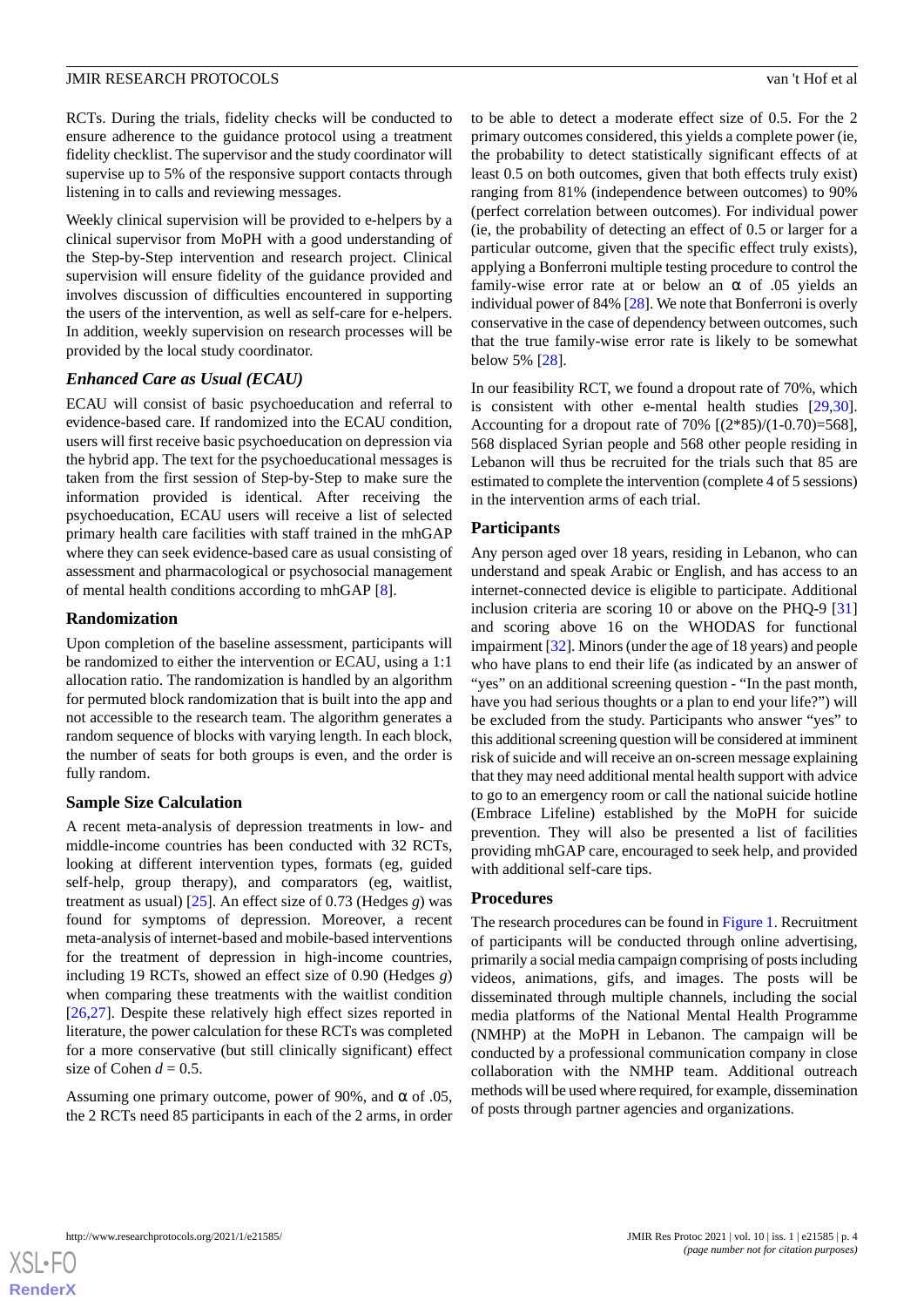<span id="page-4-0"></span>Figure 1. Flow chart of the study procedures.



People interested can access the website or download the native iOS or Android app version of Step-by-Step. They will enter the onboarding section of the app with information about Step-by-Step and the research project. The onboarding section of the app also contains an animation that explains the most important points in a short video.

People will apply to join the study by following on-screen instructions in the app or on the website. After giving consent, they will be asked to create an account. They will be asked to indicate their age and complete an initial self-screening measure (PHQ-9, WHODAS 2.0, and additional suicide screening question). If an individual meets the inclusion criteria, he or she is asked to complete the study baseline questionnaires. Upon completion of the baseline assessment, the individual will be randomized to either the intervention or ECAU, using a 1:1 allocation ratio in the program. If the individual does not score over the clinical cut-off on the PHQ-9, a box will appear saying

[XSL](http://www.w3.org/Style/XSL)•FO **[RenderX](http://www.renderx.com/)**

that the intervention may not be a good fit for them and suggesting they seek support from a health care worker.

At sign-up, users will be asked to choose at least one method of follow-up contact from phone call, email, or SMS for reminders of the assessments. People allocated to Step-by-Step are also asked to confirm their contact preferences for regular support from e-helpers. Applicants will be able to contact a member of the study team throughout the self-screening and recruitment process for free, using telephone or messaging services. On completion of enrollment upon sign-up, research staff will either call or send a message to users in the control group (depending on their preferred contact option) to thank them for their participation in the study and to remind them of the format of the study (eg, posttreatment and follow-up questionnaires). Users who access the study through the app (ie, not via web browser) will be asked if they would like to receive notifications on their smartphone. These notifications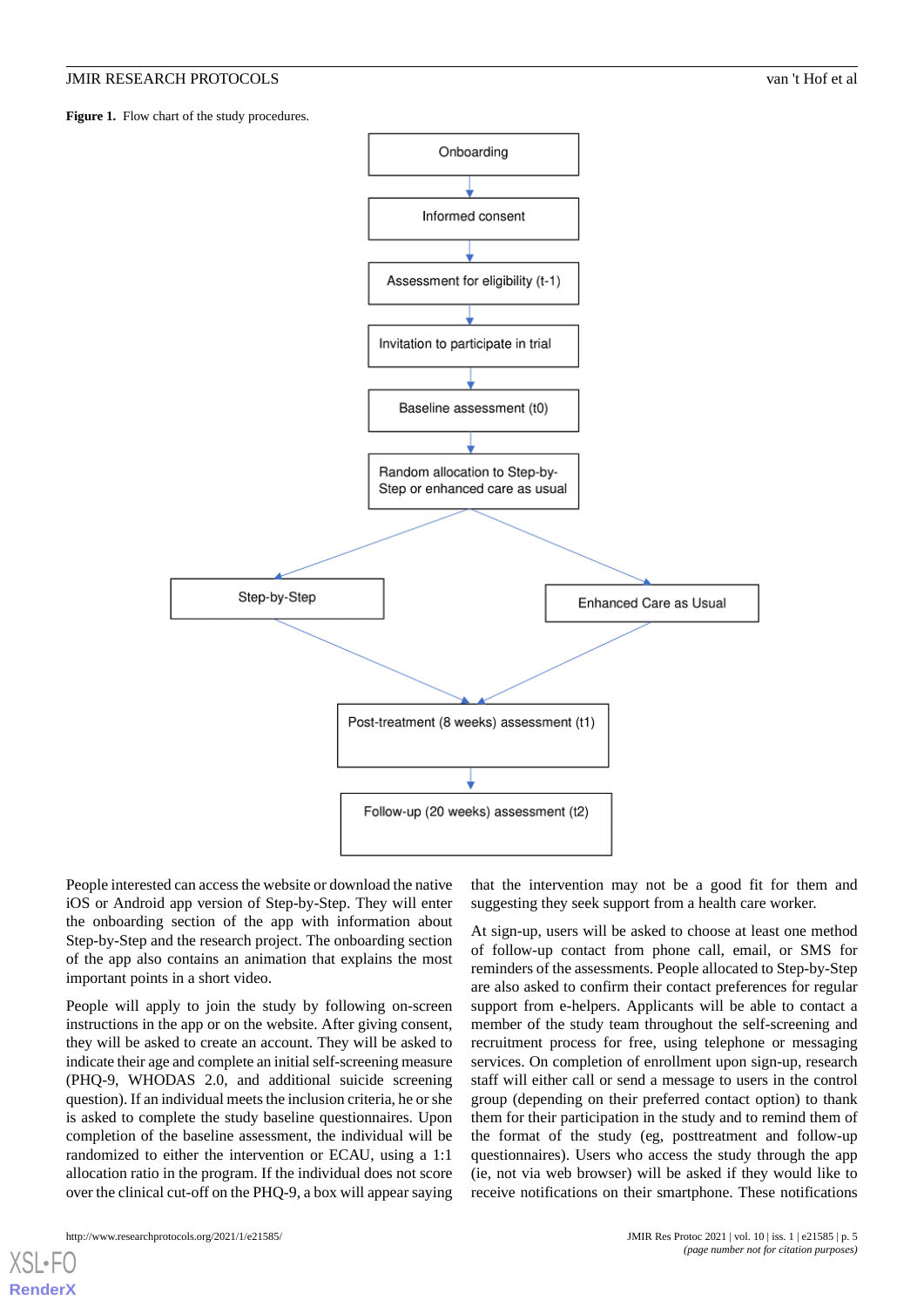will cover (1) assessments due (both conditions), (2) new sessions available (only intervention condition), (3) monthly automated messages to remind users of the upcoming assessments and to thank them for their ongoing participation in the study assessments (both conditions), and (4) mood tracking (only intervention condition). Users will receive an explanation at the beginning of the study about the purpose and reasons for these notifications and can opt out of some or all of the notifications at any time. If assessments are due, e-helpers will contact users (both intervention and control participants) via their preferred method of contact (eg, phone, email). As remuneration, users will receive US \$20 phone credit for completion of all questionnaires at all time points.

#### **Informed Consent**

All research participants will be asked for individual, electronic, informed consent. A known challenge in informed consent procedures in resource-limited settings is applicants feeling pressure to answer assessment questions because they see the research process as a route to access services and other resources. This problem is expected to be diminished by the fact that the recruitment will mainly be done through social media instead of face to face. All participants will go to the site on their own accord and be provided with detailed information at the start of the intervention. Before requesting consent, full information on the study will be provided in a video animation in the local language, which will also be available as both written and audio files, as part of the consent form. Applicants will receive information about what they can expect (ie, group allocation, assessments, reminders). In addition, they will be reminded that they are free to withdraw at any time and that nonparticipation will not affect, in any way, their access to usual health care.

E-helpers will receive in-depth training on the informed consent process and will be working in accordance with this protocol. All data and informed consent will be collected online, with telephone or messaging support from e-helpers if necessary. Respondents who decide to participate will be asked to electronically sign the consent form.

#### **Outcome Measures**

#### *Primary Outcomes*

The primary outcomes are levels of depressive symptoms measured with the PHQ-9 [\[31](#page-10-13)] and levels of functioning

measured with the WHODAS 2.0 [[32\]](#page-10-14) at posttreatment (8 weeks after baseline).

The PHQ-9 is a well-known 9-item instrument measuring presence and severity of depression [\[31](#page-10-13)]. As a severity measure, the PHQ-9 score may range from 0 to 27, since each of the 9 items can be scored from 0 (not at all) to 3 (nearly every day). The PHQ-9 has been validated in the Lebanese population with a cut-off score of 10 or above indicating moderate depression [[33\]](#page-10-15). The PHQ-9 is now one of the main outcome measures worldwide that is used in research on psychological interventions and has been chosen as one of the core metrics for research on psychological interventions that should be included in all studies on psychological interventions for depression and distress funded by the Wellcome Trust, the National Institute of Mental Health, and other major funders [[34\]](#page-10-16).

The WHODAS 2.0 is a generic assessment instrument assessing health and disability [\[32](#page-10-14)]. It is used across all diseases, including mental, neurological, and substance use disorders, and in many global regions. It is simple to administer, is applicable across cultures, and can be used in all adult populations. WHODAS 2.0 covers 6 domains (cognition, mobility, self-care, getting along, life activities, participation). It assesses difficulties people have across these domains during the last 30 days. Difficulties are scored as none, mild, moderate, severe, or extreme.

#### *Secondary Outcomes*

Secondary outcomes include levels of subjective well-being (WHO-5) [\[35](#page-10-17)], levels of anxiety symptoms (Generalized Anxiety Disorder-7 [GAD-7]) [\[36](#page-10-18)], and levels of PTSD symptoms (PTSD Checklist for DSM-5 [PCL-5]) [\[37](#page-10-19)]. In addition, subjective problems are assessed using the Psychological Outcomes Profile Instrument (PSYCHLOPS) [[38\]](#page-10-20). Satisfaction will be assessed using the 3-item version of the Client Satisfaction Questionnaire (CSQ) [\[39](#page-10-21)], and service utilization will be measured with an adapted version of the Client Service Receipt Inventory (CSRI) [\[40](#page-11-0)]. Please see [Figure](#page-6-0) [2](#page-6-0) for an overview of the different measures at different time points.

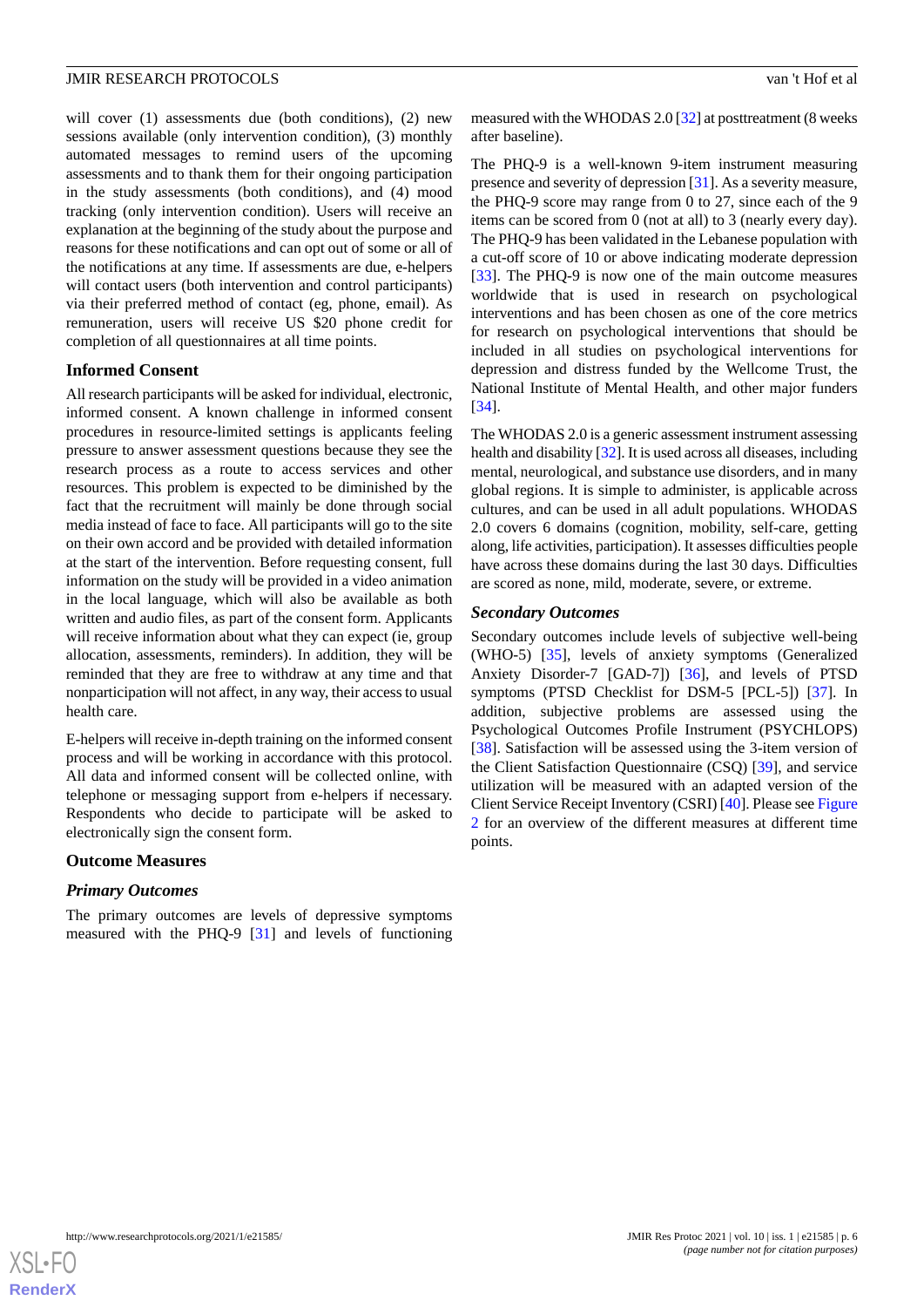<span id="page-6-0"></span>**Figure 2.** Schedule of enrollment, interventions, and assessments for Step-by-Step (SPIRIT figure). CSQ: Client Satisfaction Questionnaire 3; GAD: Generalized Anxiety Disorder; PCL-5: PTSD Checklist for DSM-5; PHQ: Patient Health Questionnaire; PSYCHLOPS: Psychological Outcomes Profile Instrument; SRI: Service Receipt Inventory; WHO: World Health Organization; WHODAS: World Health Organization Disability Assessment Scale.

|                                   | <b>STUDY PERIOD</b>                                                                              |            |                            |                                |                                        |
|-----------------------------------|--------------------------------------------------------------------------------------------------|------------|----------------------------|--------------------------------|----------------------------------------|
|                                   | PARTICIPANTS (direct beneficiaries) - participants of Step-by-Step or Enhanced Care as Usual arm |            |                            |                                |                                        |
|                                   | <b>Enrollment</b>                                                                                | Allocation | <b>Baseline assessment</b> | Mid-line assessment<br>8 weeks | <b>End-line assessment</b><br>20 weeks |
| <b>TIMEPOINT</b>                  | $t - 1$                                                                                          |            | $\boldsymbol{t}_0$         | $t_1$                          | t <sub>2</sub>                         |
| <b>ENROLLMENT:</b>                |                                                                                                  |            |                            |                                |                                        |
| Allocation                        |                                                                                                  | Χ          |                            |                                |                                        |
| Eligibility screen                | х                                                                                                |            |                            |                                |                                        |
| Informed consent                  | х                                                                                                |            |                            |                                |                                        |
| <b>INTERVENTIONS:</b>             |                                                                                                  |            |                            |                                |                                        |
| Step-by-Step                      |                                                                                                  |            |                            |                                |                                        |
| <b>Enhanced Care as Usual</b>     |                                                                                                  |            |                            |                                |                                        |
| <b>ASSESSMENTS:</b>               |                                                                                                  |            |                            |                                |                                        |
| Functioning (WHODAS)              | x                                                                                                |            |                            | x                              | X                                      |
| Depressive symptoms (PHQ-9)       | x                                                                                                |            |                            | x                              | x                                      |
| Well-being (WHO-5)                |                                                                                                  |            | X                          | x                              | X                                      |
| Anxiety symptoms (GAD7)           |                                                                                                  |            | X                          | x                              | X                                      |
| PTSD symptoms (PCL-5)             |                                                                                                  |            | X                          | x                              | X                                      |
| Self-report wellbeing (PSYCHLOPS) |                                                                                                  |            | X                          | Χ                              | $\mathsf{x}$                           |
| Service Utilization (SRI)         |                                                                                                  |            | x                          | х                              | Х                                      |
| Client Satisfaction (CSQ-3)       |                                                                                                  |            |                            | x                              |                                        |
| Depression symptoms (PHQ-4)       |                                                                                                  |            |                            | During intervention            |                                        |

The WHO-5 Well-Being Index is a 5-item questionnaire measuring current psychological well-being and quality of life, rather than psychopathology [[35\]](#page-10-17). Scores range from 0 to 25. The scale has demonstrated sensitivity to change in well-being and is available in multiple languages.

The GAD-7 is a 7-item self-report questionnaire for generalized anxiety disorder widely used in primary and specialist care as an indicator of anxiety symptoms [[36](#page-10-18)]. It consists of Likert scale questions including items on nervousness, anxiety, restlessness, and fear. It is being included in this study as a means to investigate whether the intervention, which includes a stress reduction exercise and cognitive coping strategies, may reduce comorbid symptoms of anxiety. The GAD-7 has been validated in the Lebanese population [\[33](#page-10-15)].

PTSD symptoms during the past week will be measured using the abbreviated 8-item version of the PCL-5 [[37\]](#page-10-19). Items are rated on a 5-point scale from 1 to 5 and add up to a total severity score of 30. The previous short version of the PCL (PCL-6) [[41\]](#page-11-1) that was based on the diagnostic criteria of DSM-IV has shown good psychometric properties and has been tested in diverse cultural settings, including Lebanon [\[42](#page-11-2)].

PSYCHLOPS [\[17](#page-9-15)] is a person-centered outcome measure consisting of 4 questions across 3 domains: problems (2 questions), functioning (1 question), and well-being (1 question). Participants are asked to indicate self-identified problems. Responses are scored on an ordinal 6-point scale producing a maximum score of 20 (5 points per question). The pre- and

[XSL](http://www.w3.org/Style/XSL)•FO **[RenderX](http://www.renderx.com/)**

postintervention versions of PSYCHLOPS consist of the same 4 questions but the posttherapy version adds an overall evaluation question (determining self-rated outcome ranging from "much better" to "much worse"). PSYCHLOPS has been validated in primary care populations across several countries [[20,](#page-10-2)[21\]](#page-10-3). It is currently used in WHO studies in Pakistan, Kenya, and Uganda.

The CSQ [[39\]](#page-10-21) is an easily scored and administered 8-item measure that is designed to measure client satisfaction with mental health services. It includes an additional free response field as well as the 8 questions that are scored on a Likert scale. To decrease questionnaire burden, this study used the 3-item version of the CSQ [\[43](#page-11-3)].

The CSRI was developed for the collection of data on service utilization and related characteristics of people with mental disorders, as the basis for calculating the costs of care for mental health cost-effectiveness research [[40\]](#page-11-0). The CSRI was adapted for online use within a large European Union–funded program, the STRENGTHS program [[21\]](#page-10-3), further adapted by the team for use in Lebanon and pilot-tested in the feasibility RCT.

During the course of the intervention, the PHQ-4 [[44\]](#page-11-4) will be used to monitor depressive symptoms on a weekly basis regardless of progress in the sessions. The 4-item version has shown good psychometric properties, and the Arabic version was validated among displaced Syrian people in Germany [[44,](#page-11-4)[45\]](#page-11-5).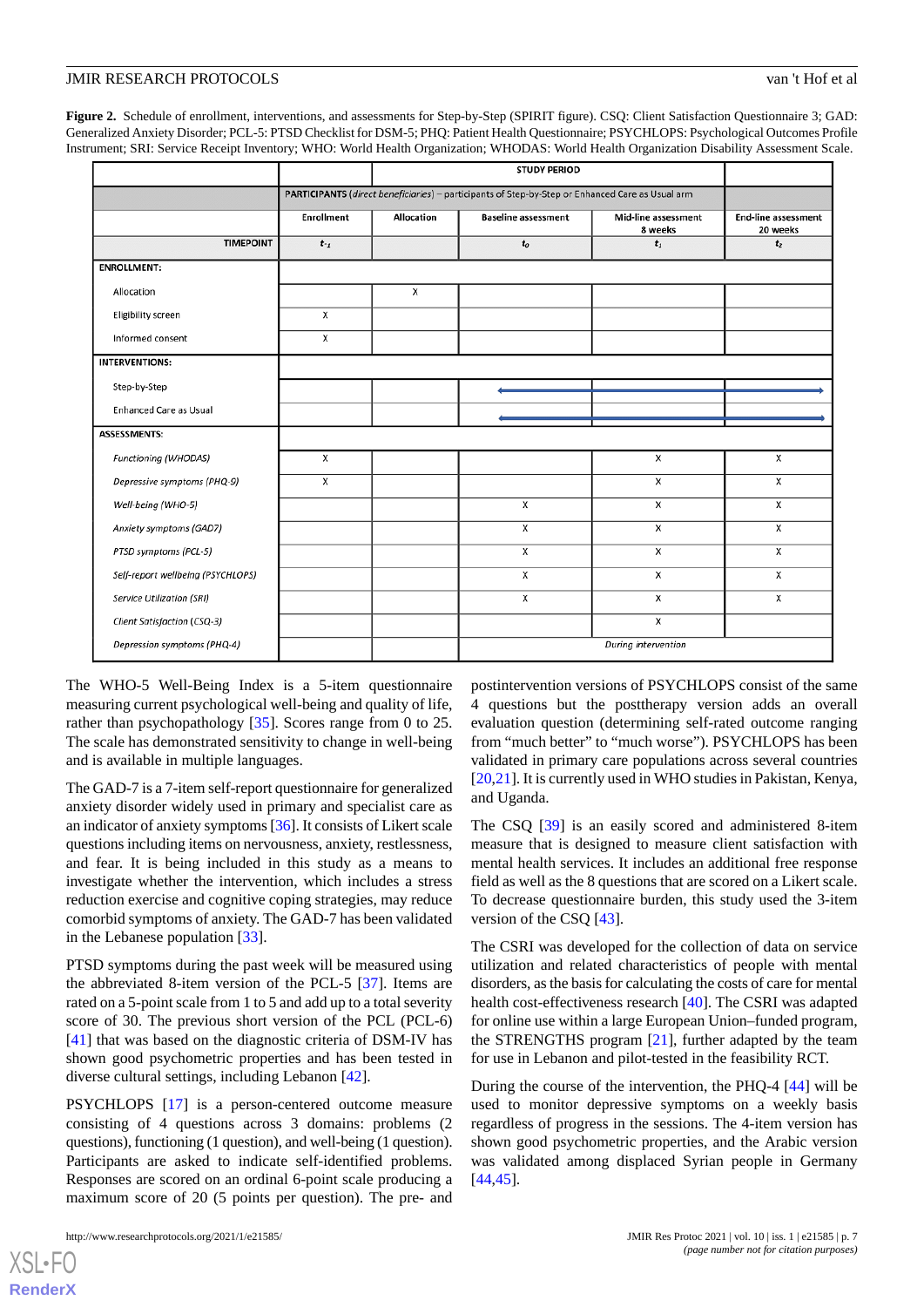Data on sociodemographic information (sex, age, education, marital status, and work status) will be collected through questions A1-A5 of the 12-item self-report version of the WHODAS 2.0. In addition, users will be asked where they heard about the study.

### **Data Management**

Most data will be collected electronically in the app, and all electronic data will be stored on password-protected computers. The data collected through computers or devices will be downloaded from the platform and migrated into a data analysis software program. Hardcopies of data from the study (for example, from qualitative interviews and supervision notes) will be safely stored in locked cabinets. No personal data will be used in publications or presentations. The accuracy of data storage and output will be monitored bi-weekly by an external person.

Because of the nature of this innovative intervention and the data being collected online, considerable emphasis has been given to privacy and security of client data. Programming of the iOS and Android apps and web versions is being managed by Freie Universität Berlin. The intervention software and all procedures involving the software will be developed in compliance with the European Union General Data Protection Regulation.

## **Data Analyses Plan**

#### *Statistical Analyses*

For the 2 RCTs, both ITT analysis (including all randomized participants) and completers' analyses (per protocol) will be carried out. First, the mean differences between the 2 treatment arms at baseline, postintervention, and 3-month follow-up will be determined. Then, the treatment effect will be estimated based on ITT analysis using regression estimation models with the principal predictor being treatment assignment status. Missing outcome observations for participants will be imputed using multiple imputation exploiting prescores and a set of prespecified background characteristics (gender, age, education, and severity of symptoms). Given that there are 2 primary outcomes of interest, we will impute using multivariate normal regression using an iterative Markov Chain Monte Carlo method based on initial treatment assignment. The aforementioned prespecified covariates and baseline measurement of primary endpoint will be added to the baseline model for improved precision. Potential bias concerns as a result of nonrandom missing outcome observations will be addressed by estimating Lee bounds. Then, 95% confidence intervals will be constructed, both for the regression-generated point estimates and Lee bounds [[46\]](#page-11-6) interval estimates. To further tighten confidence interval bounds in the context of differential and potentially nonrandom attrition between treatment arms, Random Forest Lee Bounds will be estimated (using the approach in Cornelisz et al  $[47]$  $[47]$ ).

These treatment effect analyses will be performed for both primary outcome measures, PHQ-9 and WHODAS 2.0. Concerns of multiple testing error will be addressed by maintaining an experiment-wise type I error of 5%. In order to address potential heterogeneity, treatment effects will be estimated for subgroups (eg, based on prescores). Finally,

average treatment effects on the treated will be estimated treatment and corresponding measures of clinically meaningful change, and numbers needed to treat (using the approach in Furukuwa et al [\[48](#page-11-8)]) will be explored.

In addition, the same analyses will be carried out for analyzing clinical outcomes measured at each assessment time: anxiety (GAD-7), wellbeing (WHO5), posttraumatic stress reactions (PCL-5, 8-item version), and self-identified symptoms (PSYCHLOPS).

#### *Health Economic Analysis*

The health economic evaluation will be conducted from the perspective of the health care system to determine the difference in costs over the difference in outcomes in the intervention arm as compared to the ECAU condition.

Costs include intervention cost (eg, costs for hosting and maintaining the intervention, costs for e-helpers) plus health care costs (eg, participants' service use as assessed with the adapted CSRI). In addition, we will attempt to compute costs stemming from productivity losses owing to absenteeism and presenteeism (work cut back). Costs will be expressed in international dollars for the reference year 2019.

In the health economic evaluation, the central outcome will be treatment response defined as a pre-post symptom reduction of at least 50% on the PHQ with PHQ posttest scores below the cut-off of 10, thus indicating a clinically significant reduction in depressive symptoms. Treatment response will be defined in a similar way for WHODAS 2.0.

Costs, C, and effects, E, will combined in the incremental cost-effectiveness ratio (ICER) defined as  $(C_1 - C_0)/(E_1 - E_0)$ , where subscripts 1 and 0 refer to the intervention and ECAU conditions, respectively. The ICER can be interpreted as the additional cost per treatment responder.

Stochastic uncertainty in the ICER will be captured as a scatter of simulated ICERs over the ICER plane using 2500 bootstraps. For decision-making purposes, an ICER acceptability curve will be plotted indicating the likelihood that the intervention can be regarded as more cost-effective than the ECAU condition given a range of willingness-to-pay ceilings. Finally, sensitivity analyses will be directed at uncertainty in the main cost-drivers. The Consolidated Health Economic Evaluation Reporting Standards (CHEERS) guideline [[49\]](#page-11-9) will be followed when reporting the cost-effectiveness analysis.

#### **Qualitative Evaluation**

To evaluate satisfaction with Step-by-Step, barriers and facilitators to adherence, and relevant information for scale-up, semistructured interviews will be conducted with a subsample of Step-by-Step participants (including both completers as well as noncompleters), control arm participants, e-helpers, supervisors, and other key informants. Up to 10 people per group will be interviewed. This number is based on previous experience of the number of participants needed to reach saturation. Data will be analyzed thematically. In addition, as part of process monitoring, a sample of session notes from e-helper records of their contacts with clients, as well as supervision records, will be reviewed and analyzed.

 $XS$ -FO **[RenderX](http://www.renderx.com/)**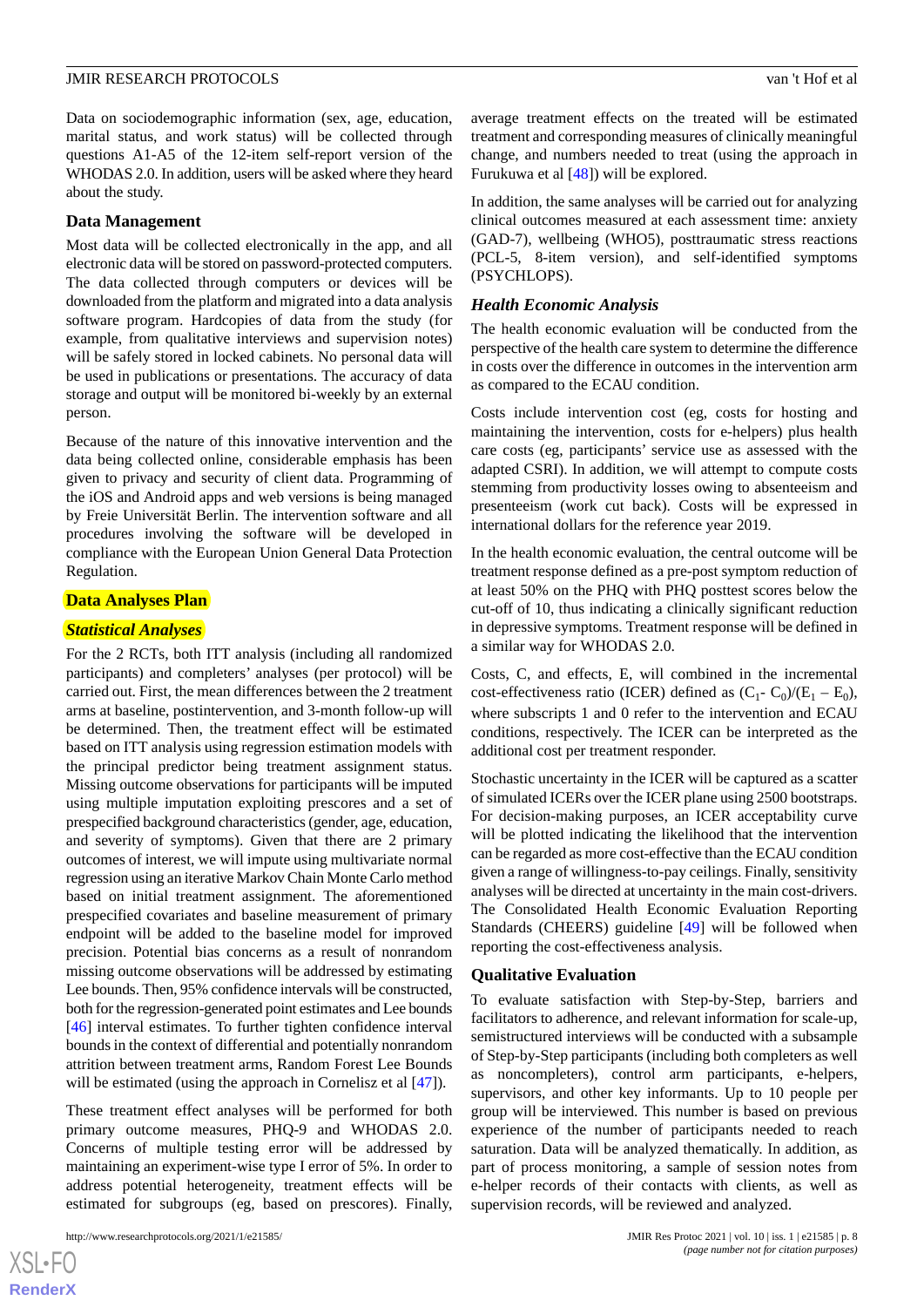Informed consent will be reconfirmed from all participants immediately prior to interviews, and the interviews will take place face to face or over phone by trained interviewers. Interviewers will be using a draft semistructured interview guide with key questions that are identified for exploration, with additional prompt questions to fully explore each question in depth. Key areas that are explored include the general experience of using Step-by-Step, acceptability, feasibility, user satisfaction, and perceived effectiveness. Interviews will be conducted no longer than 4 weeks after the final outcome assessments and are expected to last no longer than 1 hour.

## **Qualitative Data Analyses**

The qualitative data collected from key informant interviews and notes during the process evaluation will be analyzed thematically. The transcribed and translated data will de coded in NVivo [\[50](#page-11-10)] by multiple raters, and interrater reliability will be calculated using Kappa scores. Qualitative data will be analyzed using thematic analysis and triangulation.

## **Ethical Considerations**

The intervention is based on evidence-based therapeutic techniques, and it is unlikely that distress will increase because of participation in the program. E-helpers will have access to the weekly depression scores (measured with the PHQ-4) of the participants and can therefore monitor distress levels over the course of the intervention. Participants who show symptom worsening (ie, a change in category from mild to moderate or moderate to severe) will be automatically flagged by the system. All involved research staff will be trained in communication skills, providing support, responding to distress, and procedures for AEs, including referral procedures.

All AEs and serious adverse events (SAEs) reported spontaneously by the participant or identified through study measures at any time will be recorded by the e-helpers. They will then notify the research coordinator and clinical supervisor for immediate follow-up action. All AEs will be followed up by the e-helper and the clinical supervisor on a regular basis. If, during self-screening or treatment, an AE should occur (eg, the participant discloses plans to end their life or there is a serious protection concern requiring assistance), e-helpers will assist the users by following protocols that are based on local pathways and laws in Lebanon. Any AEs and SAEs along with actions taken will be documented and reported to the local ethical review committee (ERC). SAEs will be reported within 24 hours (on working days) and AEs within 2 business days. The local ERC will review any SAEs as soon as possible and any AEs each month. They will determine any appropriate action with respect to ongoing study conduct. All SAEs will be reported to the WHO ERC.

Ethical approval has been received locally from Saint-Joseph's University in Beirut (Protocol: CEHDF862) and by the WHO Ethical Review Committee (Version 7; Protocol ID: ERC.0002797).

## *Results*

The trials were funded in 2018. The study protocol (version 7) was last verified on June 20, 2019 (WHO ERC.0002797) and registered with ClinicalTrials.gov (NCT03720769). The trials started recruitment as of December 9, 2019, and all data collection was completed in December 2020. Subsequent protocol modifications will be reported to funders, institutional review boards, and registered with ClinicalTrials.gov.

## *Discussion*

Formative work [[19-](#page-10-1)[21](#page-10-3)], an open pilot [[14\]](#page-9-12), and a feasibility RCT preceded and informed this study protocol for RCTs to evaluate the effectiveness and cost-effectiveness of Step-by-Step in Lebanon. The RCTs will contribute to the evidence base for the potential of guided psychological self-help using task-shifting in low- and middle-income countries [[3\]](#page-9-2). It will also contribute to the growing evidence base for the potential of digital interventions to reach broader populations with evidence-based care [\[51](#page-11-11)-[53\]](#page-11-12) and will address a gap in the evidence base in low- and middle-income countries [\[54](#page-11-13)].

Step-by-Step is an innovative approach to reducing the suffering and disability associated with psychological distress in a middle-income country, and after testing, WHO aims to release the intervention with adaptation and implementation guidance for use in other settings. However, merely testing the effectiveness of the intervention and releasing it as a public good will not be enough to ensure the intervention will reach people that need help and can benefit from it. After successfully testing the effectiveness of Step-by-Step in RCTs, a next step would be to study ways to implement the intervention outside of a research context and identify sustainable implementation models that will support scale-up of this intervention or similar interventions in Lebanon and other countries.

## **Acknowledgments**

We thank all the e-helpers (Ahmad Akar, Gaelle Fahed, Layal Hamze, Yara Hasbany, Maria Hayek, Sally Khoury, the NMHP management team, AFMM, WHO Lebanon, UNHCR, Abaad, and IMC Lebanon) for their support in working out the procedures for these RCTs.

This evaluation of Step-by-Step is supported by Elhra/R2HC (for the RCT with Syrians in Lebanon) and Fondation d'Harcourt (for the RCT with other people residing in Lebanon). These sponsors had no role in the collection, management, analysis, and interpretation of data, nor did they have a role in the decision to submit the report for publication. The authors alone are responsible for the views expressed in this article, and they do not necessarily represent the views, decisions, or policies of the institutions with which they are affiliated.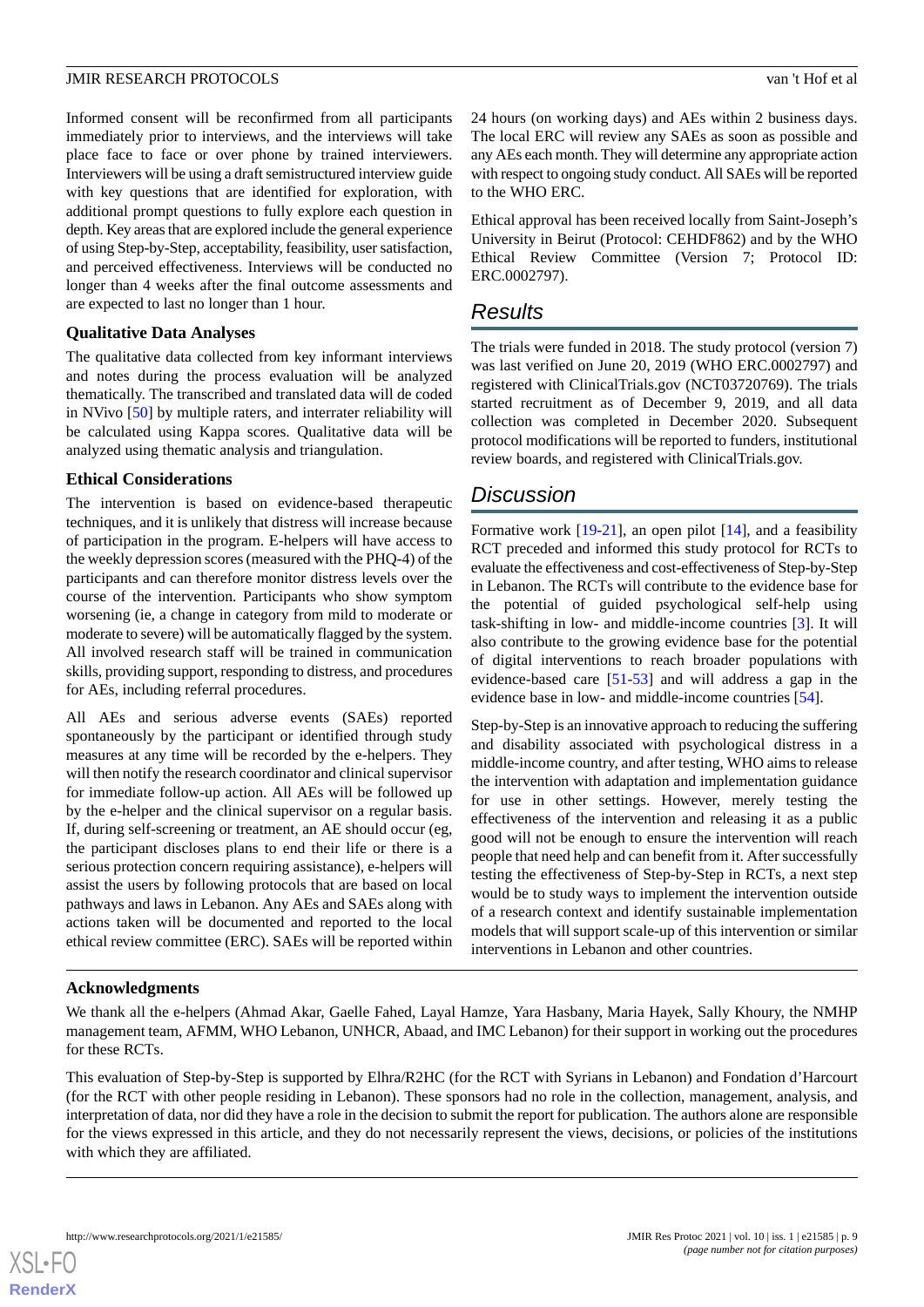## **Authors' Contributions**

All authors contributed to the development of the protocol. EvH led the drafting of the manuscript. All authors were involved in the development of the study protocol submitted for ethical approval. IC and CvK developed the statistical analysis, and FS developed the cost-effectiveness analysis. The manuscript has been reviewed and commented on by EvH, JAR, KC, MvO, RC, MHS, SB, PC, EZ, FS, IC, CvK, and PN. All authors have reviewed and approved the final version of the manuscript.

## **Conflicts of Interest**

None declared.

## <span id="page-9-0"></span>**References**

- <span id="page-9-1"></span>1. Demyttenaere K, Bruffaerts R, Posada-Villa J, Gasquet I, Kovess V, Lepine JP, WHO World Mental Health Survey Consortium. Prevalence, severity, and unmet need for treatment of mental disorders in the World Health Organization World Mental Health Surveys. JAMA 2004 Jun 02;291(21):2581-2590. [doi: [10.1001/jama.291.21.2581\]](http://dx.doi.org/10.1001/jama.291.21.2581) [Medline: [15173149](http://www.ncbi.nlm.nih.gov/entrez/query.fcgi?cmd=Retrieve&db=PubMed&list_uids=15173149&dopt=Abstract)]
- <span id="page-9-2"></span>2. Charlson F, van Ommeren M, Flaxman A, Cornett J, Whiteford H, Saxena S. New WHO prevalence estimates of mental disorders in conflict settings: a systematic review and meta-analysis. The Lancet 2019 Jul;394(10194):240-248. [doi: [10.1016/s0140-6736\(19\)30934-1](http://dx.doi.org/10.1016/s0140-6736(19)30934-1)]
- <span id="page-9-3"></span>3. Bockting CLH, Williams AD, Carswell K, Grech AE. The potential of low-intensity and online interventions for depression in low- and middle-income countries. Glob Ment Health (Camb) 2016 Aug 19;3:e25 [\[FREE Full text\]](http://europepmc.org/abstract/MED/28596893) [doi: [10.1017/gmh.2016.21\]](http://dx.doi.org/10.1017/gmh.2016.21) [Medline: [28596893](http://www.ncbi.nlm.nih.gov/entrez/query.fcgi?cmd=Retrieve&db=PubMed&list_uids=28596893&dopt=Abstract)]
- <span id="page-9-4"></span>4. World Report 2019: Lebanon. Human Rights Watch. 2019. URL: [https://www.hrw.org/world-report/2019/country-chapters/](https://www.hrw.org/world-report/2019/country-chapters/lebanon) [lebanon](https://www.hrw.org/world-report/2019/country-chapters/lebanon) [accessed 2020-12-13]
- <span id="page-9-5"></span>5. Mental Health and Substance Use: Prevention, Promotion, and Treatment: Situation Analysis and Strategy for Lebanon 2015-2020. Ministry of Public Health Lebanon. 2015. URL: [https://www.moph.gov.lb/userfiles/files/](https://www.moph.gov.lb/userfiles/files/Mental%20Health%20and%20Substance%20Use%20Strategy%20for%20Lebanon%202015-2020-V1_1-English.pdf) [Mental%20Health%20and%20Substance%20Use%20Strategy%20for%20Lebanon%202015-2020-V1\\_1-English.pdf](https://www.moph.gov.lb/userfiles/files/Mental%20Health%20and%20Substance%20Use%20Strategy%20for%20Lebanon%202015-2020-V1_1-English.pdf) [accessed 2020-12-13]
- <span id="page-9-6"></span>6. Karam EG, Mneimneh ZN, Karam AN, Fayyad JA, Nasser SC, Chatterji S, et al. Prevalence and treatment of mental disorders in Lebanon: a national epidemiological survey. The Lancet 2006 Mar;367(9515):1000-1006. [doi: [10.1016/s0140-6736\(06\)68427-4](http://dx.doi.org/10.1016/s0140-6736(06)68427-4)]
- <span id="page-9-7"></span>7. Karam EG, Karam GE, Farhat C, Itani L, Fayyad J, Karam AN, et al. Determinants of treatment of mental disorders in Lebanon: barriers to treatment and changing patterns of service use. Epidemiol Psychiatr Sci 2018 Aug 13;28(6):655-661. [doi: [10.1017/s2045796018000422](http://dx.doi.org/10.1017/s2045796018000422)]
- <span id="page-9-8"></span>8. WHO, UNHCR. mhGAP Humanitarian Intervention Guide (mhGAP-HIG) Clinical Management of Mental, Neurological and Substance Use Conditions in Humanitarian Emergencies. World Health Organization. 2015. URL: [https://www.who.int/](https://www.who.int/mental_health/publications/mhgap_hig/en/) [mental\\_health/publications/mhgap\\_hig/en/](https://www.who.int/mental_health/publications/mhgap_hig/en/) [accessed 2020-12-13]
- <span id="page-9-9"></span>9. Cuijpers P, Noma H, Karyotaki E, Cipriani A, Furukawa TA. Effectiveness and Acceptability of Cognitive Behavior Therapy Delivery Formats in Adults With Depression: A Network Meta-analysis. JAMA Psychiatry 2019 Jul 01;76(7):700-707 [[FREE Full text](http://europepmc.org/abstract/MED/30994877)] [doi: [10.1001/jamapsychiatry.2019.0268](http://dx.doi.org/10.1001/jamapsychiatry.2019.0268)] [Medline: [30994877](http://www.ncbi.nlm.nih.gov/entrez/query.fcgi?cmd=Retrieve&db=PubMed&list_uids=30994877&dopt=Abstract)]
- <span id="page-9-10"></span>10. Andrews G, Basu A, Cuijpers P, Craske M, McEvoy P, English C, et al. Computer therapy for the anxiety and depression disorders is effective, acceptable and practical health care: An updated meta-analysis. J Anxiety Disord 2018 Apr;55:70-78 [[FREE Full text](https://linkinghub.elsevier.com/retrieve/pii/S0887-6185(17)30447-4)] [doi: [10.1016/j.janxdis.2018.01.001](http://dx.doi.org/10.1016/j.janxdis.2018.01.001)] [Medline: [29422409](http://www.ncbi.nlm.nih.gov/entrez/query.fcgi?cmd=Retrieve&db=PubMed&list_uids=29422409&dopt=Abstract)]
- <span id="page-9-11"></span>11. Carlbring P, Andersson G, Cuijpers P, Riper H, Hedman-Lagerlöf E. Internet-based vs. face-to-face cognitive behavior therapy for psychiatric and somatic disorders: an updated systematic review and meta-analysis. Cogn Behav Ther 2018 Jan 07;47(1):1-18. [doi: [10.1080/16506073.2017.1401115\]](http://dx.doi.org/10.1080/16506073.2017.1401115) [Medline: [29215315\]](http://www.ncbi.nlm.nih.gov/entrez/query.fcgi?cmd=Retrieve&db=PubMed&list_uids=29215315&dopt=Abstract)
- <span id="page-9-12"></span>12. Andersson G, Titov N. Advantages and limitations of Internet-based interventions for common mental disorders. World Psychiatry 2014 Feb 04;13(1):4-11 [[FREE Full text](https://doi.org/10.1002/wps.20083)] [doi: [10.1002/wps.20083](http://dx.doi.org/10.1002/wps.20083)] [Medline: [24497236\]](http://www.ncbi.nlm.nih.gov/entrez/query.fcgi?cmd=Retrieve&db=PubMed&list_uids=24497236&dopt=Abstract)
- <span id="page-9-14"></span><span id="page-9-13"></span>13. Moock J. Support from the Internet for Individuals with Mental Disorders: Advantages and Disadvantages of e-Mental Health Service Delivery. Front Public Health 2014 Jun 11;2:65 [\[FREE Full text](https://doi.org/10.3389/fpubh.2014.00065)] [doi: [10.3389/fpubh.2014.00065](http://dx.doi.org/10.3389/fpubh.2014.00065)] [Medline: [24967221](http://www.ncbi.nlm.nih.gov/entrez/query.fcgi?cmd=Retrieve&db=PubMed&list_uids=24967221&dopt=Abstract)]
- <span id="page-9-15"></span>14. Harper Shehadeh MJ, Abi Ramia J, Cuijpers P, El Chammay R, Heim E, Kheir W, et al. Step-by-Step, an E-Mental Health Intervention for Depression: A Mixed Methods Pilot Study From Lebanon. Front Psychiatry 2019 Feb 12;10:986 [\[FREE](https://doi.org/10.3389/fpsyt.2019.00986) [Full text\]](https://doi.org/10.3389/fpsyt.2019.00986) [doi: [10.3389/fpsyt.2019.00986](http://dx.doi.org/10.3389/fpsyt.2019.00986)] [Medline: [32116815](http://www.ncbi.nlm.nih.gov/entrez/query.fcgi?cmd=Retrieve&db=PubMed&list_uids=32116815&dopt=Abstract)]
- 15. Statistics. ITU. 2020. URL: <https://www.itu.int/en/ITU-D/Statistics/Pages/stat/default.aspx> [accessed 2020-12-13]
- 16. Connecting refugees: how internet and mobile connectivity can improve refugee well-being and transform humanitarian action. UNHCR: The UN Refugee Agency. 2016. URL: <https://www.unhcr.org/5770d43c4.pdf> [accessed 2020-12-13]
- 17. UNESCO Institute for Lifelong Learning. Harnessing the Potential of ICTs for Literacy Teaching and Learning: Effective Literacy and Numeracy Programmes using Radio, TV, Mobile Phones, Tablets, and Computers. UNESDOC digital library. 2014. URL: <https://unesdoc.unesco.org/ark:/48223/pf0000229517> [accessed 2020-12-13]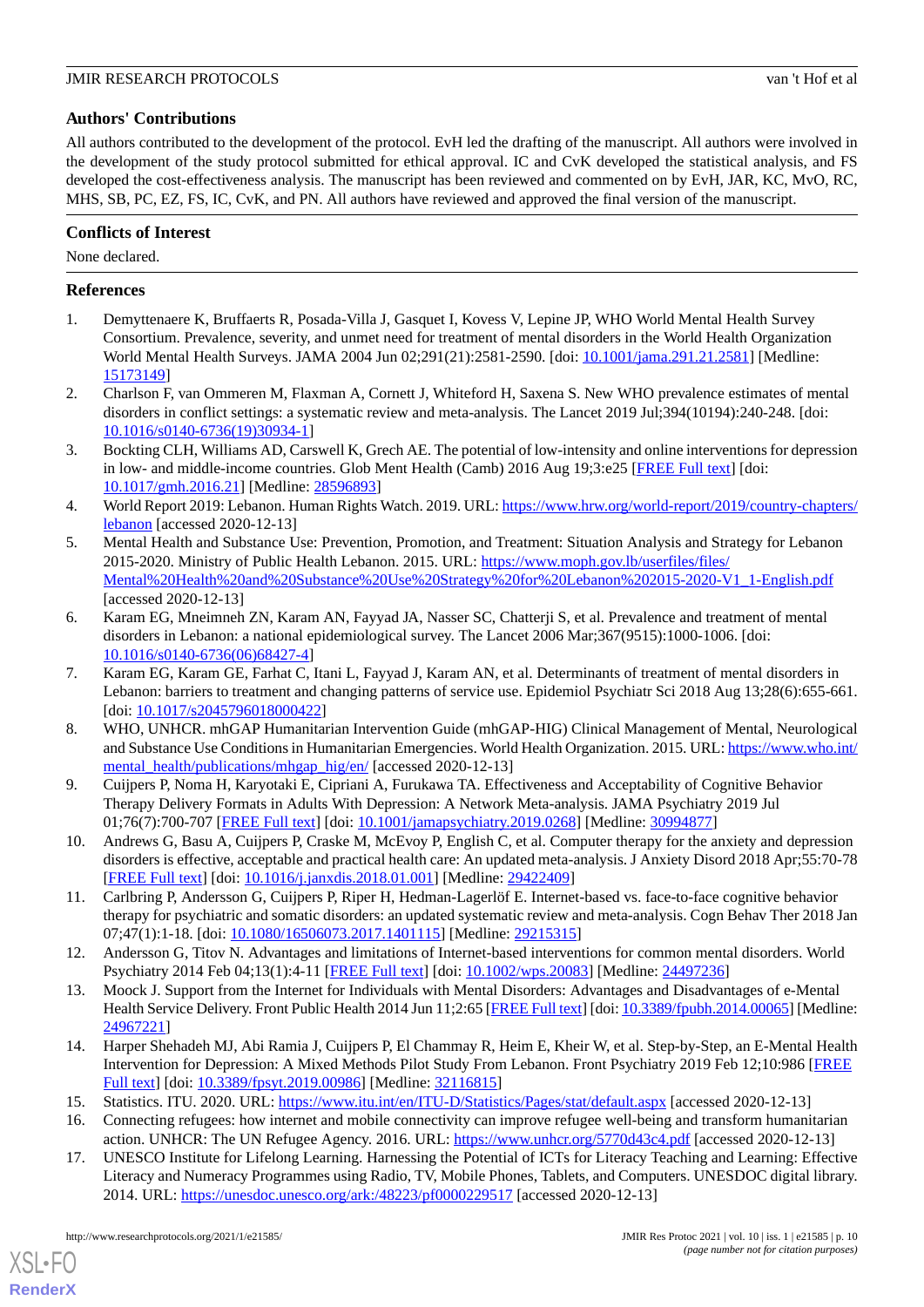- <span id="page-10-0"></span>18. UNHCR: UN Refugee Agency, UNICEF, World Food Programme. Vulnerability Assessment of Syrian Refugees in Lebanon 2017. 2017 Dec. URL:<https://www.unhcr.org/lb/wp-content/uploads/sites/16/2018/01/VASyR-2017.pdf> [accessed 2020-12-13]
- <span id="page-10-1"></span>19. Carswell K, Harper-Shehadeh M, Watts S, Van't Hof E, Abi Ramia J, Heim E, et al. Step-by-Step: a new WHO digital mental health intervention for depression. Mhealth 2018 Aug;4:34-34 [\[FREE Full text](https://doi.org/10.21037/mhealth.2018.08.01)] [doi: [10.21037/mhealth.2018.08.01\]](http://dx.doi.org/10.21037/mhealth.2018.08.01) [Medline: [30225240](http://www.ncbi.nlm.nih.gov/entrez/query.fcgi?cmd=Retrieve&db=PubMed&list_uids=30225240&dopt=Abstract)]
- <span id="page-10-2"></span>20. Abi Ramia J, Harper Shehadeh M, Kheir W, Zoghbi E, Watts S, Heim E, et al. Community cognitive interviewing to inform local adaptations of an e-mental health intervention in Lebanon. Glob Ment Health (Camb) 2018 Nov 27;5:e39 [\[FREE Full](http://europepmc.org/abstract/MED/30637112) [text](http://europepmc.org/abstract/MED/30637112)] [doi: [10.1017/gmh.2018.29\]](http://dx.doi.org/10.1017/gmh.2018.29) [Medline: [30637112](http://www.ncbi.nlm.nih.gov/entrez/query.fcgi?cmd=Retrieve&db=PubMed&list_uids=30637112&dopt=Abstract)]
- <span id="page-10-4"></span><span id="page-10-3"></span>21. Burchert S, Alkneme MS, Bird M, Carswell K, Cuijpers P, Hansen P, et al. User-Centered App Adaptation of a Low-Intensity E-Mental Health Intervention for Syrian Refugees. Front Psychiatry 2018 Jan 25;9:663 [[FREE Full text](https://doi.org/10.3389/fpsyt.2018.00663)] [doi: [10.3389/fpsyt.2018.00663\]](http://dx.doi.org/10.3389/fpsyt.2018.00663) [Medline: [30740065\]](http://www.ncbi.nlm.nih.gov/entrez/query.fcgi?cmd=Retrieve&db=PubMed&list_uids=30740065&dopt=Abstract)
- <span id="page-10-5"></span>22. Cuijpers P, van Straten A, Warmerdam L. Behavioral activation treatments of depression: a meta-analysis. Clin Psychol Rev 2007 Apr;27(3):318-326. [doi: [10.1016/j.cpr.2006.11.001](http://dx.doi.org/10.1016/j.cpr.2006.11.001)] [Medline: [17184887\]](http://www.ncbi.nlm.nih.gov/entrez/query.fcgi?cmd=Retrieve&db=PubMed&list_uids=17184887&dopt=Abstract)
- <span id="page-10-6"></span>23. Ekers D, Webster L, Van Straten A, Cuijpers P, Richards D, Gilbody S. Behavioural activation for depression; an update of meta-analysis of effectiveness and sub group analysis. PLoS One 2014 Jun 17;9(6):e100100 [\[FREE Full text\]](https://dx.plos.org/10.1371/journal.pone.0100100) [doi: [10.1371/journal.pone.0100100\]](http://dx.doi.org/10.1371/journal.pone.0100100) [Medline: [24936656](http://www.ncbi.nlm.nih.gov/entrez/query.fcgi?cmd=Retrieve&db=PubMed&list_uids=24936656&dopt=Abstract)]
- <span id="page-10-7"></span>24. Ly KH, Trüschel A, Jarl L, Magnusson S, Windahl T, Johansson R, et al. Behavioural activation versus mindfulness-based guided self-help treatment administered through a smartphone application: a randomised controlled trial. BMJ Open 2014 Jan 09;4(1):e003440 [[FREE Full text](https://bmjopen.bmj.com/lookup/pmidlookup?view=long&pmid=24413342)] [doi: [10.1136/bmjopen-2013-003440](http://dx.doi.org/10.1136/bmjopen-2013-003440)] [Medline: [24413342](http://www.ncbi.nlm.nih.gov/entrez/query.fcgi?cmd=Retrieve&db=PubMed&list_uids=24413342&dopt=Abstract)]
- <span id="page-10-8"></span>25. Cuijpers P, Karyotaki E, Reijnders M, Purgato M, Barbui C. Psychotherapies for depression in low- and middle-income countries: a meta-analysis. World Psychiatry 2018 Feb 19;17(1):90-101 [\[FREE Full text](https://doi.org/10.1002/wps.20493)] [doi: [10.1002/wps.20493\]](http://dx.doi.org/10.1002/wps.20493) [Medline: [29352530](http://www.ncbi.nlm.nih.gov/entrez/query.fcgi?cmd=Retrieve&db=PubMed&list_uids=29352530&dopt=Abstract)]
- <span id="page-10-9"></span>26. Josephine K, Josefine L, Philipp D, David E, Harald B. Internet- and mobile-based depression interventions for people with diagnosed depression: A systematic review and meta-analysis. J Affect Disord 2017 Dec 01;223:28-40. [doi: [10.1016/j.jad.2017.07.021\]](http://dx.doi.org/10.1016/j.jad.2017.07.021) [Medline: [28715726\]](http://www.ncbi.nlm.nih.gov/entrez/query.fcgi?cmd=Retrieve&db=PubMed&list_uids=28715726&dopt=Abstract)
- <span id="page-10-10"></span>27. Andersson G, Carlbring P, Titov N, Lindefors N. Internet Interventions for Adults with Anxiety and Mood Disorders: A Narrative Umbrella Review of Recent Meta-Analyses. Can J Psychiatry 2019 Jul 16;64(7):465-470 [[FREE Full text](http://europepmc.org/abstract/MED/31096757)] [doi: [10.1177/0706743719839381\]](http://dx.doi.org/10.1177/0706743719839381) [Medline: [31096757\]](http://www.ncbi.nlm.nih.gov/entrez/query.fcgi?cmd=Retrieve&db=PubMed&list_uids=31096757&dopt=Abstract)
- <span id="page-10-11"></span>28. Vickerstaff V, Omar RZ, Ambler G. Methods to adjust for multiple comparisons in the analysis and sample size calculation of randomised controlled trials with multiple primary outcomes. BMC Med Res Methodol 2019 Jun 21;19(1):129 [\[FREE](https://bmcmedresmethodol.biomedcentral.com/articles/10.1186/s12874-019-0754-4) [Full text\]](https://bmcmedresmethodol.biomedcentral.com/articles/10.1186/s12874-019-0754-4) [doi: [10.1186/s12874-019-0754-4](http://dx.doi.org/10.1186/s12874-019-0754-4)] [Medline: [31226934](http://www.ncbi.nlm.nih.gov/entrez/query.fcgi?cmd=Retrieve&db=PubMed&list_uids=31226934&dopt=Abstract)]
- <span id="page-10-13"></span><span id="page-10-12"></span>29. van Ballegooijen W, Cuijpers P, van Straten A, Karyotaki E, Andersson G, Smit JH, et al. Adherence to Internet-based and face-to-face cognitive behavioural therapy for depression: a meta-analysis. PLoS One 2014 Jul 16;9(7):e100674 [[FREE](https://dx.plos.org/10.1371/journal.pone.0100674) [Full text\]](https://dx.plos.org/10.1371/journal.pone.0100674) [doi: [10.1371/journal.pone.0100674](http://dx.doi.org/10.1371/journal.pone.0100674)] [Medline: [25029507](http://www.ncbi.nlm.nih.gov/entrez/query.fcgi?cmd=Retrieve&db=PubMed&list_uids=25029507&dopt=Abstract)]
- <span id="page-10-14"></span>30. Melville K, Casey L, Kavanagh D. Dropout from Internet-based treatment for psychological disorders. Br J Clin Psychol 2010 Nov;49(Pt 4):455-471. [doi: [10.1348/014466509X472138](http://dx.doi.org/10.1348/014466509X472138)] [Medline: [19799804](http://www.ncbi.nlm.nih.gov/entrez/query.fcgi?cmd=Retrieve&db=PubMed&list_uids=19799804&dopt=Abstract)]
- <span id="page-10-15"></span>31. Kroenke K, Spitzer RL, Williams JBW. The PHQ-9: validity of a brief depression severity measure. J Gen Intern Med 2001 Sep;16(9):606-613 [\[FREE Full text\]](https://onlinelibrary.wiley.com/resolve/openurl?genre=article&sid=nlm:pubmed&issn=0884-8734&date=2001&volume=16&issue=9&spage=606) [doi: [10.1046/j.1525-1497.2001.016009606.x](http://dx.doi.org/10.1046/j.1525-1497.2001.016009606.x)] [Medline: [11556941](http://www.ncbi.nlm.nih.gov/entrez/query.fcgi?cmd=Retrieve&db=PubMed&list_uids=11556941&dopt=Abstract)]
- <span id="page-10-16"></span>32. Ustun TB, Kostanjesek N, Chatterji S, Rehm J. Measuring health and disability: manual for WHO Disability Assessment Schedule (WHODAS 2.0). World Health Organization. 2010. URL:<https://apps.who.int/iris/handle/10665/43974> [accessed 2020-12-13]
- <span id="page-10-17"></span>33. Sawaya H, Atoui M, Hamadeh A, Zeinoun P, Nahas Z. Adaptation and initial validation of the Patient Health Questionnaire - 9 (PHQ-9) and the Generalized Anxiety Disorder - 7 Questionnaire (GAD-7) in an Arabic speaking Lebanese psychiatric outpatient sample. Psychiatry Res 2016 May 30;239:245-252. [doi: [10.1016/j.psychres.2016.03.030\]](http://dx.doi.org/10.1016/j.psychres.2016.03.030) [Medline: [27031595](http://www.ncbi.nlm.nih.gov/entrez/query.fcgi?cmd=Retrieve&db=PubMed&list_uids=27031595&dopt=Abstract)]
- <span id="page-10-18"></span>34. Wolpert M. Funders agree first common metrics for mental health science. LinkedIn. 2020 Jul 06. URL: [https://www.](https://www.linkedin.com/pulse/funders-agree-first-common-metrics-mental-health-science-wolpert/) [linkedin.com/pulse/funders-agree-first-common-metrics-mental-health-science-wolpert/](https://www.linkedin.com/pulse/funders-agree-first-common-metrics-mental-health-science-wolpert/) [accessed 2020-12-13]
- <span id="page-10-20"></span><span id="page-10-19"></span>35. Bech P, Olsen LR, Kjoller M, Rasmussen NK. Measuring well-being rather than the absence of distress symptoms: a comparison of the SF-36 Mental Health subscale and the WHO-Five Well-Being Scale. Int J Methods Psychiatr Res 2003 Jun;12(2):85-91 [[FREE Full text](http://europepmc.org/abstract/MED/12830302)] [doi: [10.1002/mpr.145\]](http://dx.doi.org/10.1002/mpr.145) [Medline: [12830302](http://www.ncbi.nlm.nih.gov/entrez/query.fcgi?cmd=Retrieve&db=PubMed&list_uids=12830302&dopt=Abstract)]
- <span id="page-10-21"></span>36. Spitzer RL, Kroenke K, Williams JBW, Löwe B. A brief measure for assessing generalized anxiety disorder: the GAD-7. Arch Intern Med 2006 May 22;166(10):1092-1097. [doi: [10.1001/archinte.166.10.1092](http://dx.doi.org/10.1001/archinte.166.10.1092)] [Medline: [16717171](http://www.ncbi.nlm.nih.gov/entrez/query.fcgi?cmd=Retrieve&db=PubMed&list_uids=16717171&dopt=Abstract)]
- 37. Price M, Szafranski DD, van Stolk-Cooke K, Gros DF. Investigation of abbreviated 4 and 8 item versions of the PTSD Checklist 5. Psychiatry Res 2016 May 30;239:124-130. [doi: [10.1016/j.psychres.2016.03.014\]](http://dx.doi.org/10.1016/j.psychres.2016.03.014) [Medline: [27137973](http://www.ncbi.nlm.nih.gov/entrez/query.fcgi?cmd=Retrieve&db=PubMed&list_uids=27137973&dopt=Abstract)]
- 38. Ashworth M, Shepherd M, Christey J, Matthews V, Wright K, Parmentier H, et al. A client-generated psychometric instrument: The development of 'PSYCHLOPS'. Counselling and Psychotherapy Research 2004 Oct;4(2):27-31. [doi: [10.1080/14733140412331383913\]](http://dx.doi.org/10.1080/14733140412331383913)
- 39. Larsen DL, Attkisson C, Hargreaves WA, Nguyen TD. Assessment of client/patient satisfaction: Development of a general scale. Evaluation and Program Planning 1979 Jan;2(3):197-207. [doi: [10.1016/0149-7189\(79\)90094-6](http://dx.doi.org/10.1016/0149-7189(79)90094-6)]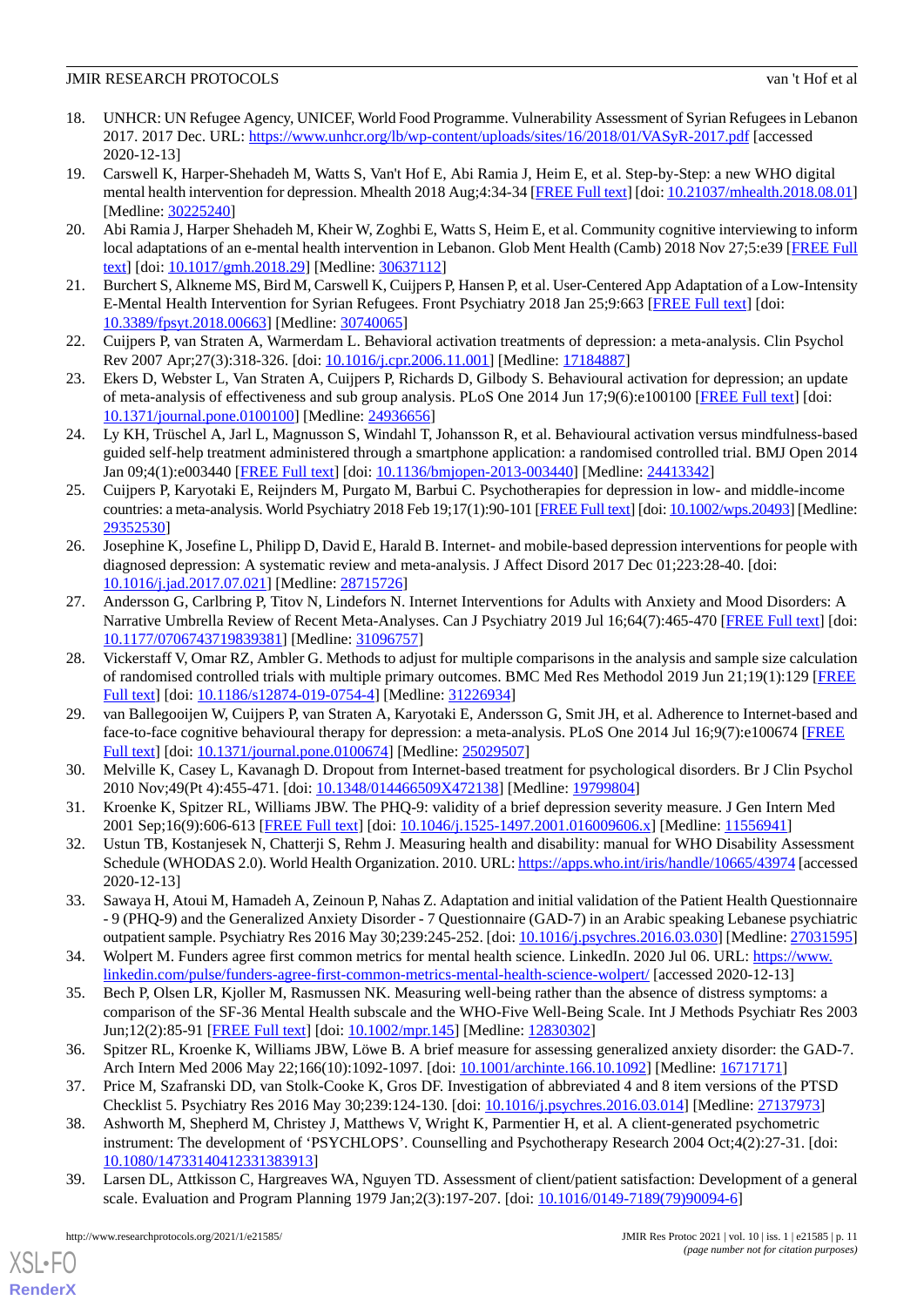- <span id="page-11-0"></span>40. Chisholm D, Knapp MRJ, Knudsen HC, Amaddeo F, Gaite L, van Wijngaarden B. Client Socio-Demographic and Service Receipt Inventory--European Version: development of an instrument for international research. EPSILON Study 5. European Psychiatric Services: Inputs Linked to Outcome Domains and Needs. Br J Psychiatry Suppl 2000 Jan 02;177(39):s28-s33. [doi: [10.1192/bjp.177.39.s28](http://dx.doi.org/10.1192/bjp.177.39.s28)] [Medline: [10945075](http://www.ncbi.nlm.nih.gov/entrez/query.fcgi?cmd=Retrieve&db=PubMed&list_uids=10945075&dopt=Abstract)]
- <span id="page-11-2"></span><span id="page-11-1"></span>41. Lang AJ, Stein MB. An abbreviated PTSD checklist for use as a screening instrument in primary care. Behav Res Ther 2005 May;43(5):585-594. [doi: [10.1016/j.brat.2004.04.005\]](http://dx.doi.org/10.1016/j.brat.2004.04.005) [Medline: [15865914\]](http://www.ncbi.nlm.nih.gov/entrez/query.fcgi?cmd=Retrieve&db=PubMed&list_uids=15865914&dopt=Abstract)
- 42. Fares J, Gebeily S, Saad M, Harati H, Nabha S, Said N, et al. Post-traumatic stress disorder in adult victims of cluster munitions in Lebanon: a 10-year longitudinal study. BMJ Open 2017 Aug 18;7(8):e017214 [\[FREE Full text\]](https://bmjopen.bmj.com/lookup/pmidlookup?view=long&pmid=28821528) [doi: [10.1136/bmjopen-2017-017214\]](http://dx.doi.org/10.1136/bmjopen-2017-017214) [Medline: [28821528](http://www.ncbi.nlm.nih.gov/entrez/query.fcgi?cmd=Retrieve&db=PubMed&list_uids=28821528&dopt=Abstract)]
- <span id="page-11-4"></span><span id="page-11-3"></span>43. CSQ Versions. CSQ Scales. 2020. URL: <https://csqscales.com/csq-versions/> [accessed 2020-12-13]
- <span id="page-11-5"></span>44. Kroenke K, Spitzer RL, Williams JB, Löwe B. An Ultra-Brief Screening Scale for Anxiety and Depression: The PHQ–4. Psychosomatics 2009 Nov;50(6):613-621. [doi: [10.1016/s0033-3182\(09\)70864-3\]](http://dx.doi.org/10.1016/s0033-3182(09)70864-3)
- <span id="page-11-6"></span>45. Kliem S, Mößle T, Klatt T, Fleischer S, Kudlacek D, Kröger C, et al. [Psychometric Evaluation of an Arabic Version of the PHQ-4 Based on a Representative Survey of Syrian Refugees]. Psychother Psychosom Med Psychol 2016 Sep 10;66(9-10):385-392. [doi: [10.1055/s-0042-114775\]](http://dx.doi.org/10.1055/s-0042-114775) [Medline: [27723929](http://www.ncbi.nlm.nih.gov/entrez/query.fcgi?cmd=Retrieve&db=PubMed&list_uids=27723929&dopt=Abstract)]
- <span id="page-11-7"></span>46. Lee DS. Training, Wages, and Sample Selection: Estimating Sharp Bounds on Treatment Effects. The Review of Economic Studies 2009 Jul;76(3):1071-1102. [doi: [10.1111/j.1467-937X.2009.00536.x](http://dx.doi.org/10.1111/j.1467-937X.2009.00536.x)]
- <span id="page-11-8"></span>47. Cornelisz I, Cuijpers P, Donker T, van Klaveren C. Addressing missing data in randomized clinical trials: A causal inference perspective. PLoS One 2020;15(7):e0234349 [\[FREE Full text](https://dx.plos.org/10.1371/journal.pone.0234349)] [doi: [10.1371/journal.pone.0234349](http://dx.doi.org/10.1371/journal.pone.0234349)] [Medline: [32628678](http://www.ncbi.nlm.nih.gov/entrez/query.fcgi?cmd=Retrieve&db=PubMed&list_uids=32628678&dopt=Abstract)]
- <span id="page-11-9"></span>48. Furukawa TA, Leucht S. How to obtain NNT from Cohen's d: comparison of two methods. PLoS One 2011 Apr 27;6(4):e19070 [\[FREE Full text](https://dx.plos.org/10.1371/journal.pone.0019070)] [doi: [10.1371/journal.pone.0019070\]](http://dx.doi.org/10.1371/journal.pone.0019070) [Medline: [21556361](http://www.ncbi.nlm.nih.gov/entrez/query.fcgi?cmd=Retrieve&db=PubMed&list_uids=21556361&dopt=Abstract)]
- <span id="page-11-10"></span>49. Husereau D, Drummond M, Petrou S, Carswell C, Moher D, Greenberg D, CHEERS Task Force. Consolidated Health Economic Evaluation Reporting Standards (CHEERS) statement. BMJ 2013 Mar 25;346(mar25 1):f1049-f1049 [\[FREE](http://www.bmj.com/lookup/pmidlookup?view=long&pmid=23529982) [Full text\]](http://www.bmj.com/lookup/pmidlookup?view=long&pmid=23529982) [doi: [10.1136/bmj.f1049\]](http://dx.doi.org/10.1136/bmj.f1049) [Medline: [23529982\]](http://www.ncbi.nlm.nih.gov/entrez/query.fcgi?cmd=Retrieve&db=PubMed&list_uids=23529982&dopt=Abstract)
- <span id="page-11-11"></span>50. NVivo. QSR International. 2020. URL:<https://www.qsrinternational.com/nvivo-qualitative-data-analysis-software/home> [accessed 2020-12-13]
- 51. Donker T, Petrie K, Proudfoot J, Clarke J, Birch M, Christensen H. Smartphones for smarter delivery of mental health programs: a systematic review. J Med Internet Res 2013 Nov 15;15(11):e247 [\[FREE Full text\]](https://www.jmir.org/2013/11/e247/) [doi: [10.2196/jmir.2791\]](http://dx.doi.org/10.2196/jmir.2791) [Medline: [24240579](http://www.ncbi.nlm.nih.gov/entrez/query.fcgi?cmd=Retrieve&db=PubMed&list_uids=24240579&dopt=Abstract)]
- <span id="page-11-13"></span><span id="page-11-12"></span>52. Menon V, Rajan TM, Sarkar S. Psychotherapeutic Applications of Mobile Phone-based Technologies: A Systematic Review of Current Research and Trends. Indian J Psychol Med 2017 Sep 09;39(1):4-11 [[FREE Full text](https://journals.sagepub.com/doi/10.4103/0253-7176.198956?url_ver=Z39.88-2003&rfr_id=ori:rid:crossref.org&rfr_dat=cr_pub%3dpubmed)] [doi: [10.4103/0253-7176.198956\]](http://dx.doi.org/10.4103/0253-7176.198956) [Medline: [28250552](http://www.ncbi.nlm.nih.gov/entrez/query.fcgi?cmd=Retrieve&db=PubMed&list_uids=28250552&dopt=Abstract)]
- 53. Fiordelli M, Diviani N, Schulz PJ. Mapping mHealth research: a decade of evolution. J Med Internet Res 2013 May 21;15(5):e95 [\[FREE Full text](https://www.jmir.org/2013/5/e95/)] [doi: [10.2196/jmir.2430\]](http://dx.doi.org/10.2196/jmir.2430) [Medline: [23697600](http://www.ncbi.nlm.nih.gov/entrez/query.fcgi?cmd=Retrieve&db=PubMed&list_uids=23697600&dopt=Abstract)]
- 54. Arjadi R, Nauta MH, Chowdhary N, Bockting CLH. A systematic review of online interventions for mental health in low and middle income countries: a neglected field. Glob Ment Health (Camb) 2015 Jul 14;2:e12 [\[FREE Full text\]](http://europepmc.org/abstract/MED/28596860) [doi: [10.1017/gmh.2015.10\]](http://dx.doi.org/10.1017/gmh.2015.10) [Medline: [28596860](http://www.ncbi.nlm.nih.gov/entrez/query.fcgi?cmd=Retrieve&db=PubMed&list_uids=28596860&dopt=Abstract)]

## **Abbreviations**

**AE:** adverse event **CHEERS:** Consolidated Health Economic Evaluation Reporting Standards **CSQ:** Client Satisfaction Questionnaire **CSRI:** Client Service Receipt Inventory **ECAU:** enhanced care as usual **ERC:** ethical review committee **GAD-7:** Generalized Anxiety Disorder-7 **ICER:** incremental cost-effectiveness ratio **ITT:** intention-to-treat **mhGAP:** Mental Health Gap Action Programme **MoPH:** Ministry of Public Health **NMHP:** National Mental Health Programme **PCL-5:** PTSD Checklist for DSM-5 PHQ: Patient Health Questionnaire **PSYCHLOPS:** Psychological Outcomes Profile Instrument **PTSD:** posttraumatic stress disorder **RCT:** randomized controlled trial **SAE:** serious adverse event **WHO:** World Health Organization